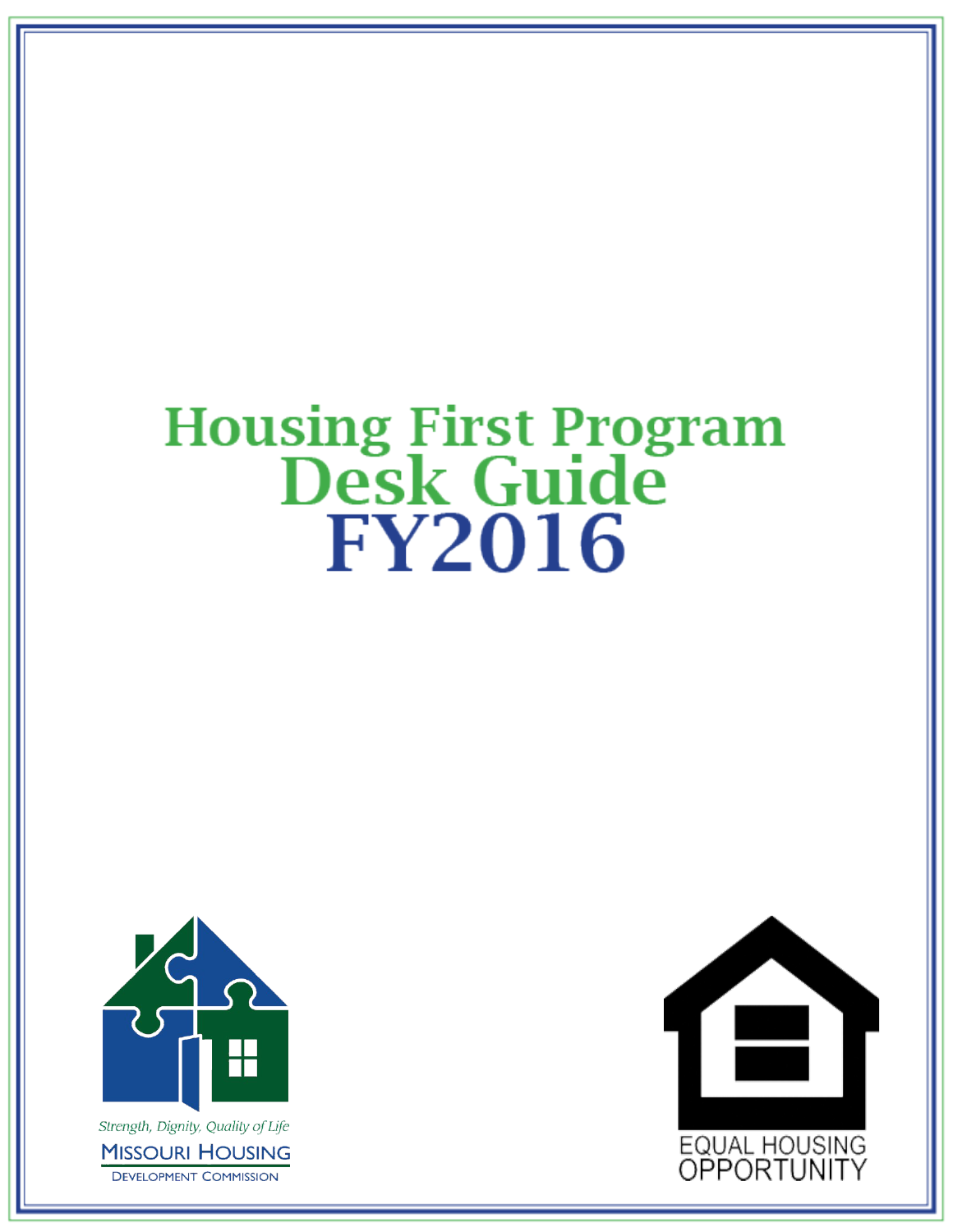### **Table of Contents**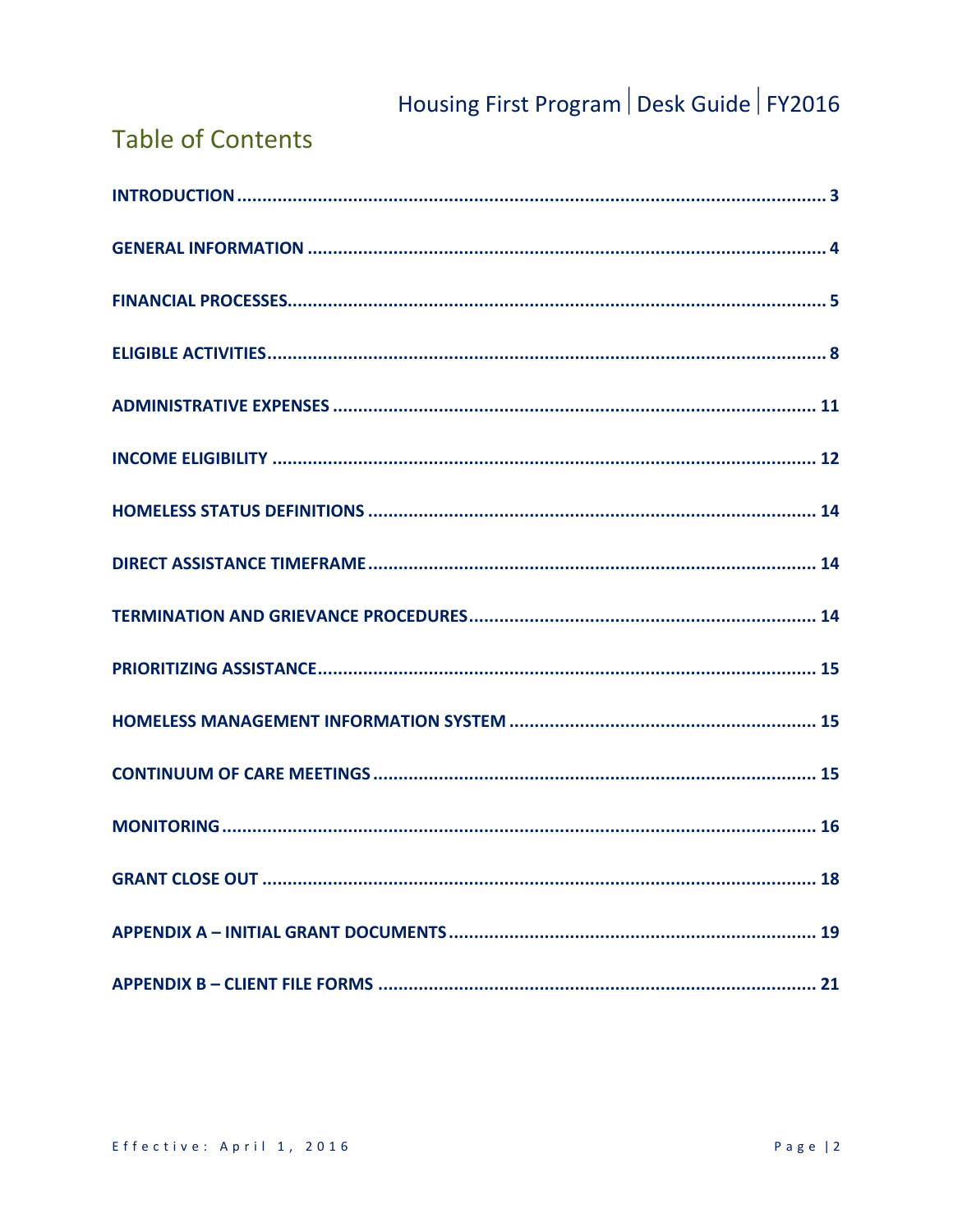### <span id="page-2-0"></span>Introduction

### Purpose

The objective of the Housing First Program (HFP) is to provide funding for housing and service providers proposing permanent housing solutions to address the needs of homeless and chronically homeless persons. It is the purpose of the HFP to serve those with the greatest housing and housing service needs in the state of Missouri with attention given to the lowest-income residents.

### **History**

In FY 2012, Missouri Housing Development Commission (MHDC) dedicated \$420,000.00 in Fund Balance monies to implement the HFP. The funding level remains at \$420,000.00 in FY 2016. It is the goal of MHDC to continue the HFP through the Fund Balance budget.

### Eligibility Requirements

### *What is the Housing First model?*

Housing First is a model that relieves homeless persons of stipulations and barriers and emphasizes immediate access to permanent housing. Once housed, case management and supportive services tailored to the needs of the individual or household should be offered. This model emphasizes that housing is and should remain the central focus and supportive services are more effective when individuals and families are stably housed. Housing is not reliant on involvement or compliance with services. Housing First recipients are not obligated to participate in case management, services, and/or treatment in order to receive housing assistance; instead, they simply need to abide by the requirements of their standard lease agreement. Housing is not a reward for completing a task or program. Housing should be provided first and services to maintain the housing second.

Agencies following a Housing First approach will have diverse program models depending on the client population, community needs, and availability of resources including funding, housing, and supportive services. While the approach varies among different programs, there are core components essential to the Housing First model, including:

- Quick access to housing that is not time-limited;
- Services that encourage housing stability;
- Voluntary participation of recipients in programs and services;
- Collaboration with recipients, service providers, landlords, and other community resources for efficient and effective service delivery;
- Ongoing support for recipients as requested; and,
- Recipient-directed assistance in accessing housing as well as agency and community resources and services.

### *Who can be served?*

Any person, or persons (families) who are literally homeless or fleeing/attempting to flee domestic violence and who are at or below 50 percent of the area median income. The HFP provides a link between housing and services; however, the recipient is not obligated to receive case management or treatment in order to receive Housing First assistance. Please se[e Homeless Status Definitions](#page-13-0) for further information.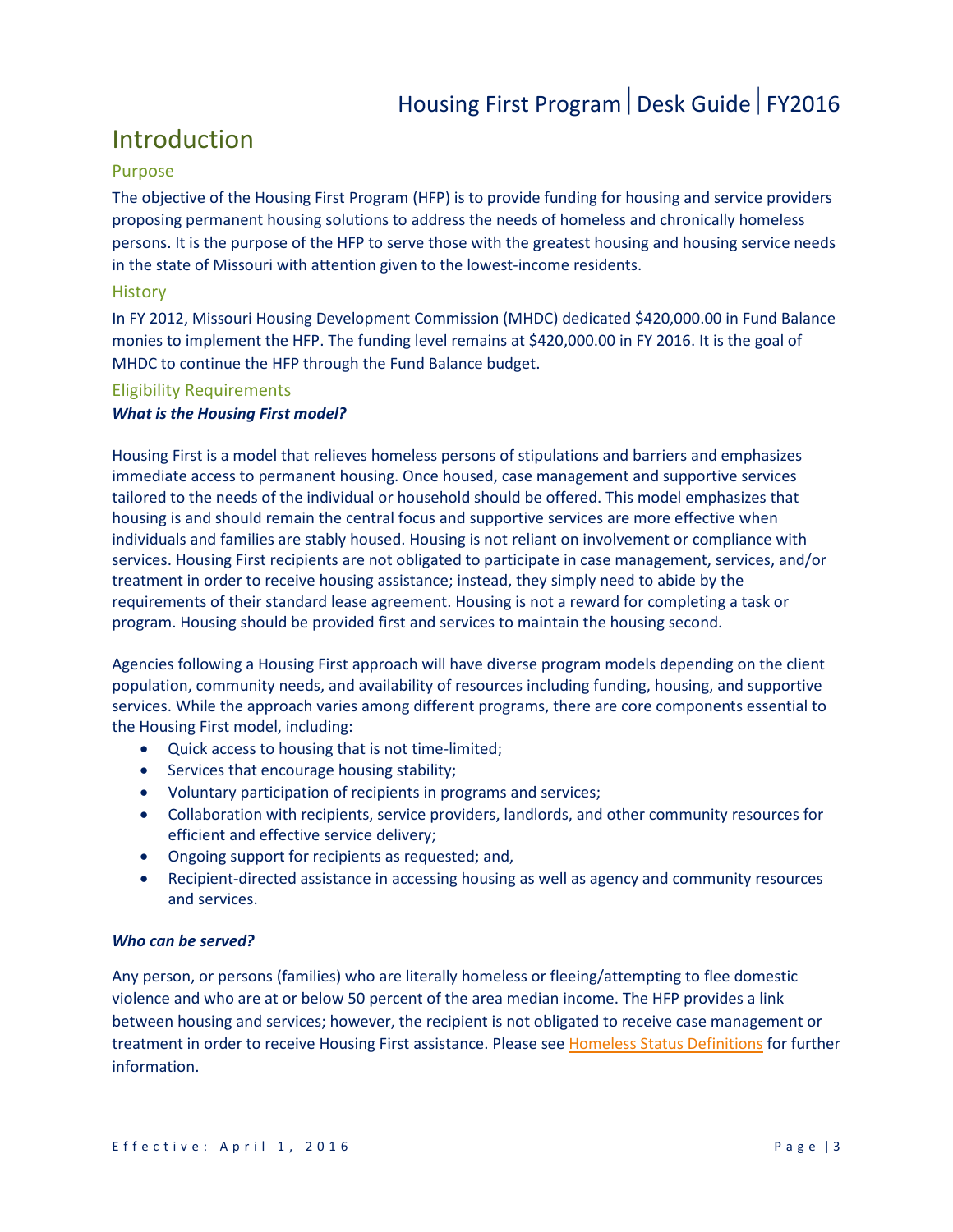### Eligible Uses

The HFP does not have to be a standalone entity; it may be integrated into existing systems and programs. Eligible uses include rental assistance, rental deposits, rental arrears (up to six months), utility assistance, utility deposits, utility arrears (up to six months), and administrative expenses.

### Funding Regions

HFP funds must be used in the region(s) specified in the agency's grant agreement. The HFP regions are defined by Missouri's Continua of Care.

### Funding Regions for the 2016 Grant Cycle

### **Allocation Areas**

### **Balance of State**

Adair, Atchison, Audrain , Barry, Barton, Bates, Benton, Bollinger, Boone, Butler, Caldwell, Callaway, Camden, Cape Girardeau, Carroll, Carter, Cass, Cedar, Chariton, Clark, Clay, Clinton, Cole, Cooper, Crawford, Dade, Dallas, Daviess, Dent, Douglas, Dunklin, Gasconade, Gentry, Grundy, Franklin, Harrison, Henry, Hickory, Holt, Howard, Howell, Iron, Jefferson, Johnson, Knox, Laclede, Lafayette, Lawrence, Lewis, Linn, Livingston, Macon, Madison, Maries, Marion, McDonald, Mercer, Miller, Mississippi, Moniteau, Monroe, Montgomery, Morgan, New Madrid, Nodaway, Oregon, Osage, Ozark, Pemiscot, Perry, Pettis, Phelps, Pike, Platte, Polk, Pulaski, Putnam, Ralls, Randolph, Ray, Reynolds, Ripley, Saline, Schuyler, Scotland, Scott, Shannon, Shelby, St. Clair, St. Francois, Ste. Genevieve, Stoddard, Stone, Sullivan, Taney, Texas, Vernon, Washington, Wayne, Worth, and Wright Counties

#### **Jasper/Newton County**

**Kansas City/Independence/Lee's Summit/Jackson County**

**Springfield/Greene, Christian, Webster Counties**

**St. Charles, Lincoln, and Warren Counties**

- **St. Joseph/Andrew, Buchanan, DeKalb Counties**
- **St. Louis City**
- <span id="page-3-0"></span>**St. Louis County**

### General Information

### Website

All information and forms pertaining to the FY2016 Housing First grant can be found on MHDC's website at: <http://www.mhdc.com/ci/hfp/index.htm>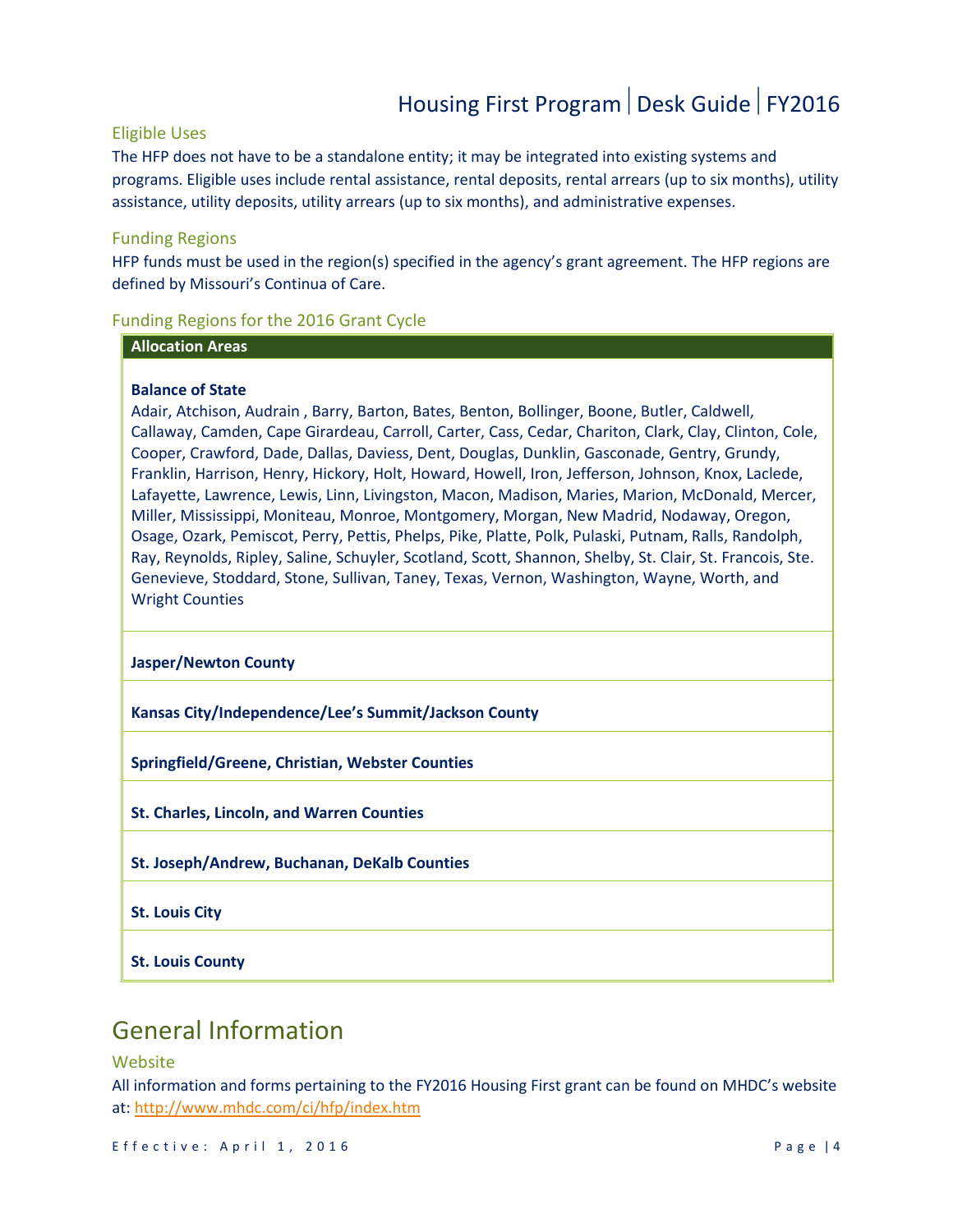#### **Contacts**

Please direct questions, concerns, updates, and miscellaneous submissions to: Joselyn Pfliegier Community Initiatives Coordinator 920 Main, Suite 1400 Kansas City, MO 64105 (816) 759-7228 [jpfliegier@mhdc.com](mailto:jpfliegier@mhdc.com)

Please submit electronic Payment Requests (HFP-102) and Back-Up (HFP-103) forms to\*: Community Initiatives Accountant

#### [ci.accounting@mhdc.com](mailto:ci.accounting@mhdc.com)

### **OR**

Please submit hard-copy Payment Requests and Back-up forms to: Missouri Housing Development Commission Community Initiatives Department 920 Main, Suite 1400 Kansas City, MO 64105 \*Agencies should not send both a hard copy and an electronic copy to avoid processing duplicates.

### <span id="page-4-1"></span>Timeline – FY2016

Proposal Deadline: September 4, 2015 Commission Approval: December 4, 2015 Funded Training: The Contract of the March 2, 2016 Grant Year Begins: April 1, 2016 Quarter 1 (Q1): <br>
April 1, 2016-June 30, 2016 Q1 Payment Request Deadline (MHDC-KC office): June 30, 2016 Quarter 2 (Q2): July 1, 2016-September 30, 2016 Q2 Payment Request Deadline (MHDC-KC office): September 30, 2016 Quarter 3 (Q3): October 1, 2016-December 31, 2016 Q3 Payment Request Deadline (MHDC-KC office): January 2, 2017 Quarter 4 (Q4): January 1, 2017-March 31, 2017 Q4 Payment Request Deadline (MHDC-KC office): March 31, 2017 Last Day to Expend Funds: March 31, 2017 Final Payment Request Deadline (MHDC-KC office): March 31, 2017, 5:00 p.m. Final Back-up forms Deadline (MHDC-KC office): April 30, 2017, 5:00 p.m. Grant Close Out Deadline: April 30, 2017

### <span id="page-4-0"></span>Financial Processes

#### Request for Payment

Before any funds can be released for FY2016 grants, the following criteria must be met:

1. All previous HFP grants must be completely closed out: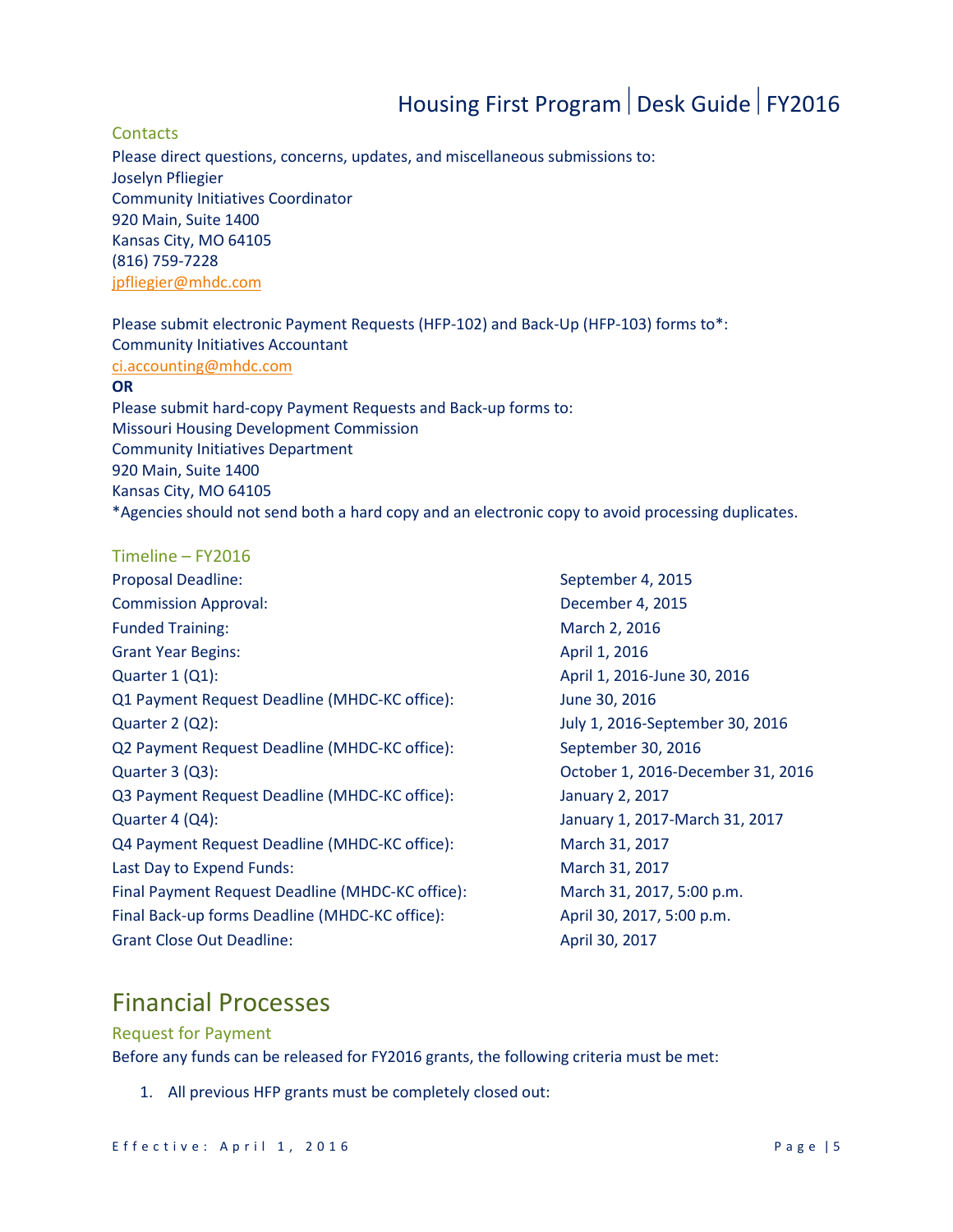- a. All previous HFP grant funds expended and fully backed up; and
- b. Close out documentation received.
- 2. All current year grant documents are completed and received.
- 3. All previous compliance issues are resolved (i.e., grantee is "in compliance").

Once all of the above criteria are met, grantee may request FY2016 funds using the Request for Payment form (HFP-102). Receiving funds for your HFP grant is split into two processes: Request for Payment and Back-Up. This is split into two processes to allow grantees to advance up to 25 percent of their grant award throughout the year. The first Request for Payment may be processed without Back-Up for up to 25 percent of the grant. This amount must be backed-up before another Request for Payment can be submitted. The subsequent Requests for Payment may be advanced in an amount up to 25 percent, but the amount of the Request for Payment must be backed-up before another Request for Payment can be submitted. At no time can a grantee request more than 25 percent of the grant unless it is accompanied by Back-Up at the time of Request. Once any amount of funds is advanced, that amount must be backed-up before any further funds will be released.

#### *Request for Payment Example*

Grantee's total grant award is \$25,000. Twenty-five percent of the total grant award is \$6,250; therefore, this is the maximum amount that MHDC will advance to grantee upon receipt of the Request for Payment. Once advanced these funds, grantee will need to submit back-up totaling \$6,250 before submitting any subsequent Requests for Payment. A grantee cannot submit a request for \$3,000 without back-up and then another request for \$3,250 without back-up totaling \$6,250. If the first Request for Payment is for \$3,000 then \$3,000 would need to be backed-up before the next release of funds.

#### *Incomplete/Ineligible Requests for Payment*

If the grantee submits a Request for Payment that is incomplete/ineligible/illegible, MHDC will notify both the program and financial contacts as stated on the site contact form via email that the submission is incomplete/ineligible/illegible and that it is being discarded. Grantee will need to submit a new and complete Request for Payment.

*Common Reasons for Discarded Payment Requests* 

- Certificate of insurance has expired
- Previous request not fully backed up
- Missing signatures from authorized signatories
- Scanned electronic submission is illegible

#### *Quarterly Draws Requirement*

Grantees must have a minimum of one disbursement per quarter. Requests for Payment that result in discard do not fulfill the Quarterly Draw requirements. HFP quarters and submission deadlines are detailed in [Timeline –](#page-4-1) FY2016.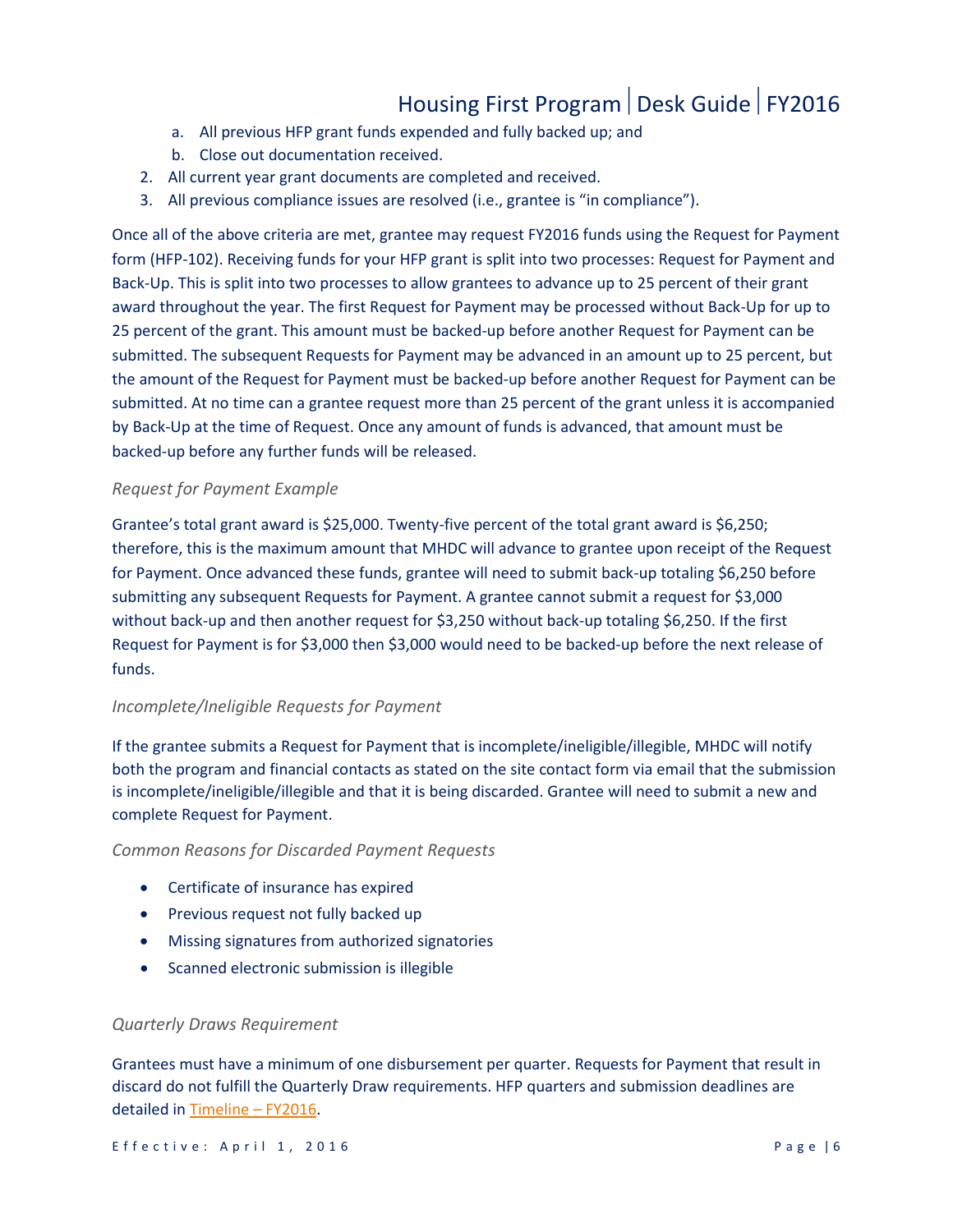### Back-Up

Grantee is required to submit Back-Up to provide a detailed account of all HFP spending during the FY2016 grant year. The Back-Up must be submitted after any advance of funds is made and before additional funds can be requested. MHDC requires grantees to use a Back-Up form (HFP-103) to account for all spending.

### *Supporting Documentation*

Along with the back-up form, grantees are also required to submit supporting documentation for financial assistance provided to households (i.e., HMIS reports). Grantees will not be required to submit supporting documentation for administrative expenses billed to the HFP grant. Please see [Administrative Expenses](#page-10-0) for a list of eligible activities and documentation required to be kept on-site.

#### *Back-Up Example*

Grantee's total grant award is \$25,000. Grantee requests its first advance of funds for \$6,250 which is 25 percent of grant award. Once the initial advance is fully expended, grantee can submit back-up totaling \$6,250. Once the back-up is received and processed by MHDC, grantee can submit another Request for Payment of up to 25 percent of the total grant award.

### *Incomplete/Ineligible Back-Up*

If the grantee submits Back-Up that is incomplete/ineligible/illegible, MHDC will notify both the program and financial contacts as stated on the site contact form via email that the submission is incomplete/ineligible/illegible and that it is being discarded. Grantee will need to submit new and complete Back-Up.

#### *Common Reasons for Discarded Back-Up*

- Expenses paid outside of the reporting period listed on the Back-Up form
- Expenses paid outside of the funding period
- AMI of households served does not total 100 percent
- Expense totals do not match
- Expenses paid outside of designated region
- Ineligible activities
- HMIS reports were not included with the Back-Up or there is missing information on the report
- Electronic submission is illegible
- Missing signatures from authorized signatories

#### Funding Period

All HFP funding provided to grantees must be used for expenses that are incurred, paid, and submitted for payment to MHDC after April 1, 2016 and before March 31, 2017 with the exception of payroll taxes and/or insurance for administrative expenses. Grantees may request a prorated payment for payroll taxes and/or insurance which covers any portion of the funding period but which was paid outside of the funding period.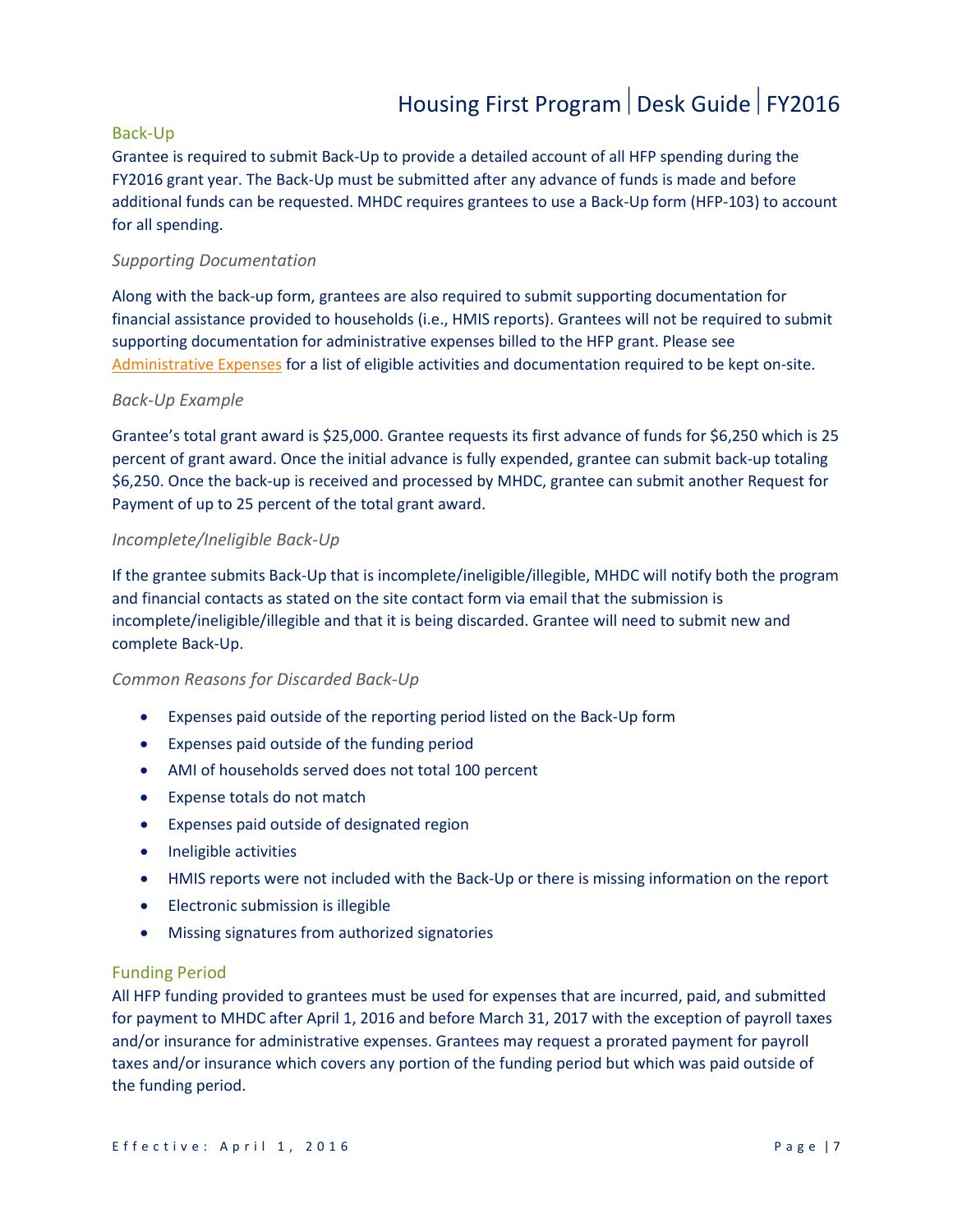### Submission Requirements

Funded agencies should submit Requests for Payment (HFP-102) and/or Back-Up forms (HFP-103) and supporting documentation electronically by emailing the documents to the Community Initiatives Accounting email address below. Funded agencies may choose to send in original paper copies if they prefer this method instead. Agencies should not submit both electronic and hard-copy documentation in order to avoid duplicate submissions. Should your agency submit duplicate submissions that are processed you will be responsible for submitting replacement back-up for eligible expenses or paying back the funds that were processed.

Please submit Payment Requests and Back-Up electronically to:

Community Initiatives Accounting: [ci.accounting@mhdc.com](mailto:ci.accounting@mhdc.com) **OR by mail to:** MHDC – Community Initiatives Department 920 Main, Suite 1400 Kansas City, MO 64105

### <span id="page-7-0"></span>Eligible Activities

#### *Rental assistance*

Rental assistance may be provided on behalf of eligible households. The rental assistance category does not include arrears, deposits or last month's rent.

### *Rental arrears*

A one-time payment of up to six months of rental arrears may be provided on behalf of households in need. Arrears can include late fees accrued by the household. Late fees resulting from grantee's failure to pay rent on behalf of a household by the deadline is not considered an eligible use of the HFP grant. Grantees are encouraged to assist participants in establishing payment plans and negotiating reduced arrears if possible.

#### *Security deposits*

Funds may be used to pay for a security deposit that is less than or equal to two months' rent.

#### *Last month's rent*

If necessary to obtain housing for a program participant, the last month's rent may also be paid on behalf of the household at the time the first month's rent is paid. The last month's rental assistance cannot exceed one month's rent.

#### *Utility assistance*

Utility assistance for gas, electric, water, and sewage may be provided on behalf of eligible households.

#### *Utility deposits*

HFP funds may be used to pay for standard utility deposits for gas, electric, water, or sewage.

#### *Utility arrears*

Up to six months of arrears for each utility including unpaid gas, electric, water, and/or sewage may be provided to households in need. Arrears can include late fees accrued by the household. Late fees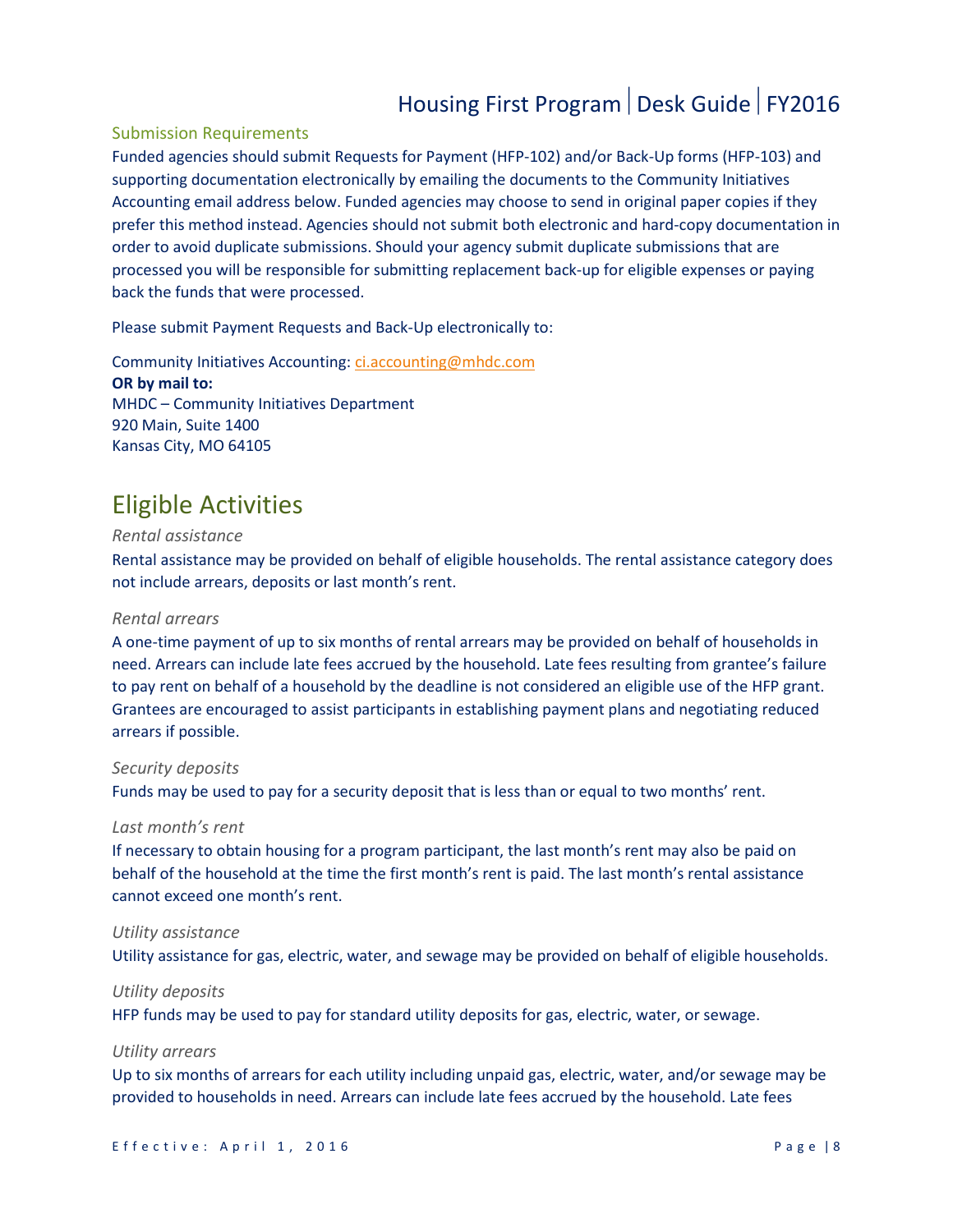resulting from grantee's failure to pay utilities on behalf of a household by the deadline is not considered an eligible use of the Emergency Assistance grant. Grantees are encouraged assist participants establish payment plans and negotiate reduced arrears if possible.

### *Hotel/motel voucher*

Where no appropriate emergency shelter is available for a homeless individual or family, grantee may provide hotel or motel voucher. It is the expectation that grantee work with household to create a housing stabilization plan as well as to ensure household's service and housing needs are addressed.

#### *Administrative Expenses*

Grantees may use up to ten percent of the total HFP grant for the payment of administrative costs related to the implementation of HFP activities. Please see [Administrative Expenses](#page-10-0) for a list of eligible activities and records to maintain.

### Ineligible Activities

*Utility arrears in excess of six months Rental arrears in excess of six months Mortgage Assistance Expenses that are non-necessities (e.g., telephone, cable television, internet, etc.) Personal Property Taxes* Households with rental subsidies

Households that receive a tenant-based or project-based rental subsidy are eligible to be assisted with their portion of the monthly rent amount only if the HFP financial assistance will lead to the household obtaining permanent housing, the household has no other resources in order to pay their portion of the rent, and the HFP financial assistance for this use is non-recurring. Households with rental subsidies can be assisted with arrears, security deposits, and utility payments/deposits regardless of the aforementioned criteria.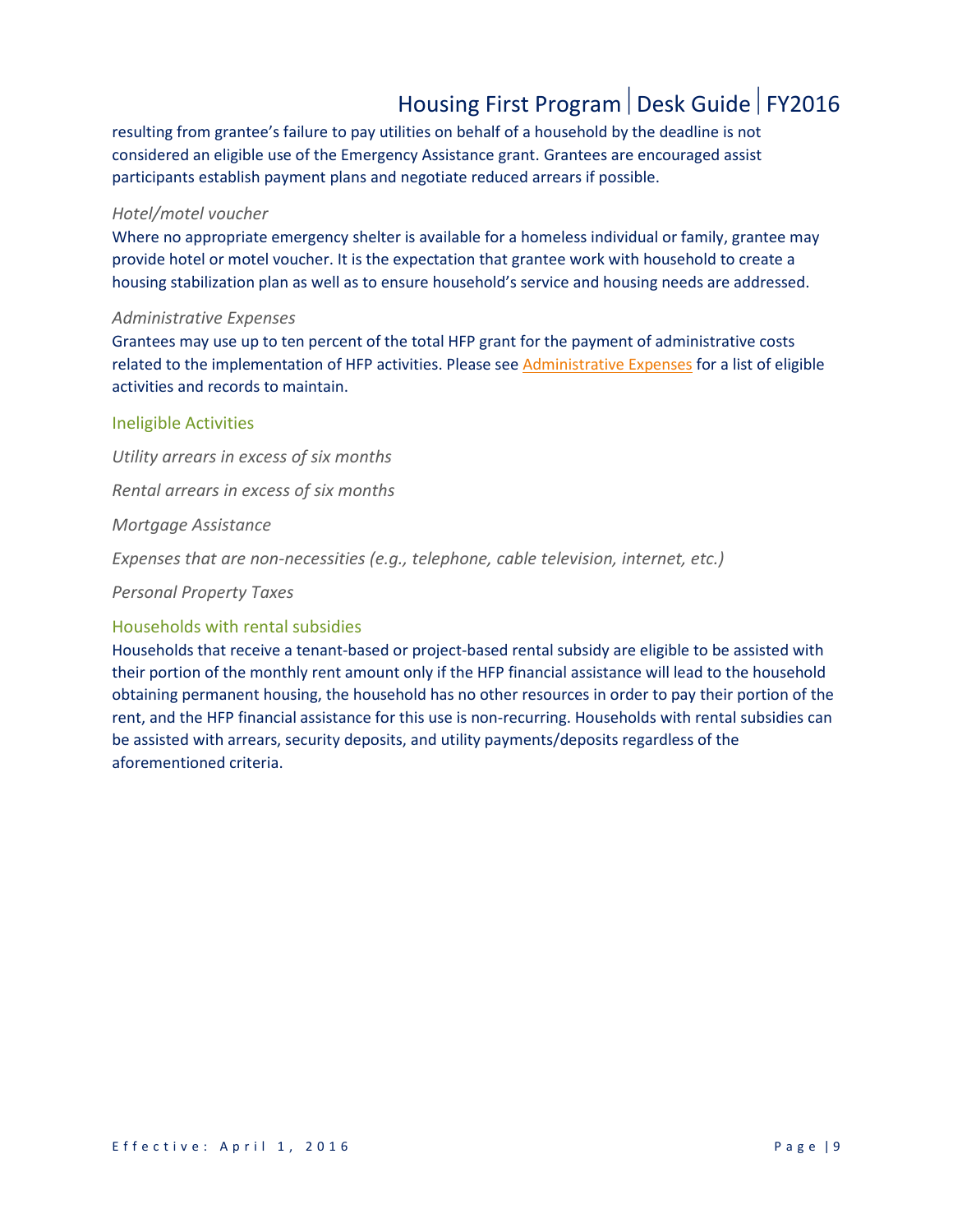### Client Recordkeeping Requirements

| <b>Record</b>                                    | <b>Criteria</b>                                                                                                                                                                                    | <b>Acceptable Forms of Documentation</b>                                                                                                                                                                                                                                                                                                 |
|--------------------------------------------------|----------------------------------------------------------------------------------------------------------------------------------------------------------------------------------------------------|------------------------------------------------------------------------------------------------------------------------------------------------------------------------------------------------------------------------------------------------------------------------------------------------------------------------------------------|
| <b>Consent Form</b><br>$(HFP-106)$               | This signed form gives MHDC<br>$\bullet$<br>the right to review files and<br>verifies safe and decent housing                                                                                      | • HFP Consent Form (HFP-106) signed within<br>30 days of first instance of assistance<br>• Consent Form only needs to be signed once<br>per household per grant year                                                                                                                                                                     |
| Income<br>Verification<br>Worksheet<br>(HFP-105) | Used to calculate household's<br>$\bullet$<br>income eligibility                                                                                                                                   | • Income Verification Worksheet (HFP-105)                                                                                                                                                                                                                                                                                                |
| Verification of<br>Sources of<br>Income          | • Third-party verification of proof<br>of gross income is needed for all<br>members of the household age<br>18 and over<br>• Must be dated within 30 days of<br>first instance of assistance       | • Pay stubs, SSI/SSDI award letter/printout,<br>child support statement, EBT statement for<br><b>TANF</b><br>. No income (18 and older): Certification of<br>Zero Income (HFP-104)<br>• If income source documents are<br>unobtainable, third-party written<br>verification (e.g., employer, benefits<br>administrator) will be accepted |
| Photo<br>Identification                          | Needed for all members of the<br>$\bullet$<br>household age 18 and over                                                                                                                            | • Driver's license, state ID, temporary<br>ID/license, school ID with photo, passport-<br>U.S. or foreign, U.S. passport card,<br>permanent resident card, employment<br>authorization document, U.S. citizen ID<br>card, military ID, Native American tribal card                                                                       |
| <b>Social Security</b><br>Identification         | Card/number needed for all<br>$\bullet$<br>members of the household                                                                                                                                | • Social Security Card, printout from social<br>security office                                                                                                                                                                                                                                                                          |
| Services/Case<br>Management<br>Documentation     | Assessing, arranging,<br>$\bullet$<br>coordinating, and monitoring<br>delivery of services to facilitate<br>housing stability                                                                      | • Case notes or other documentation of<br>services provided                                                                                                                                                                                                                                                                              |
| Proof of<br>Homelessness                         | Proof of household's current<br>$\bullet$<br>living situation                                                                                                                                      | • Written certification by service provider,<br>self-certification by head of household, or<br>case notes                                                                                                                                                                                                                                |
| <b>Proof of Need</b>                             | Documentation of the<br>$\bullet$<br>amounts/types of assistance<br>needed for the household to<br>gain stability in permanent<br>housing as well as lack of other<br>supports/resources to assist | • Copy of bill, current lease agreement, letter<br>from payee                                                                                                                                                                                                                                                                            |
| Proof of<br>Payment                              | Payment must be made on or<br>$\bullet$<br>before deadlines stated in the<br>lease                                                                                                                 | • Copy of check; and<br>• Check register showing payment cleared<br>highlighted and/or returned checks log                                                                                                                                                                                                                               |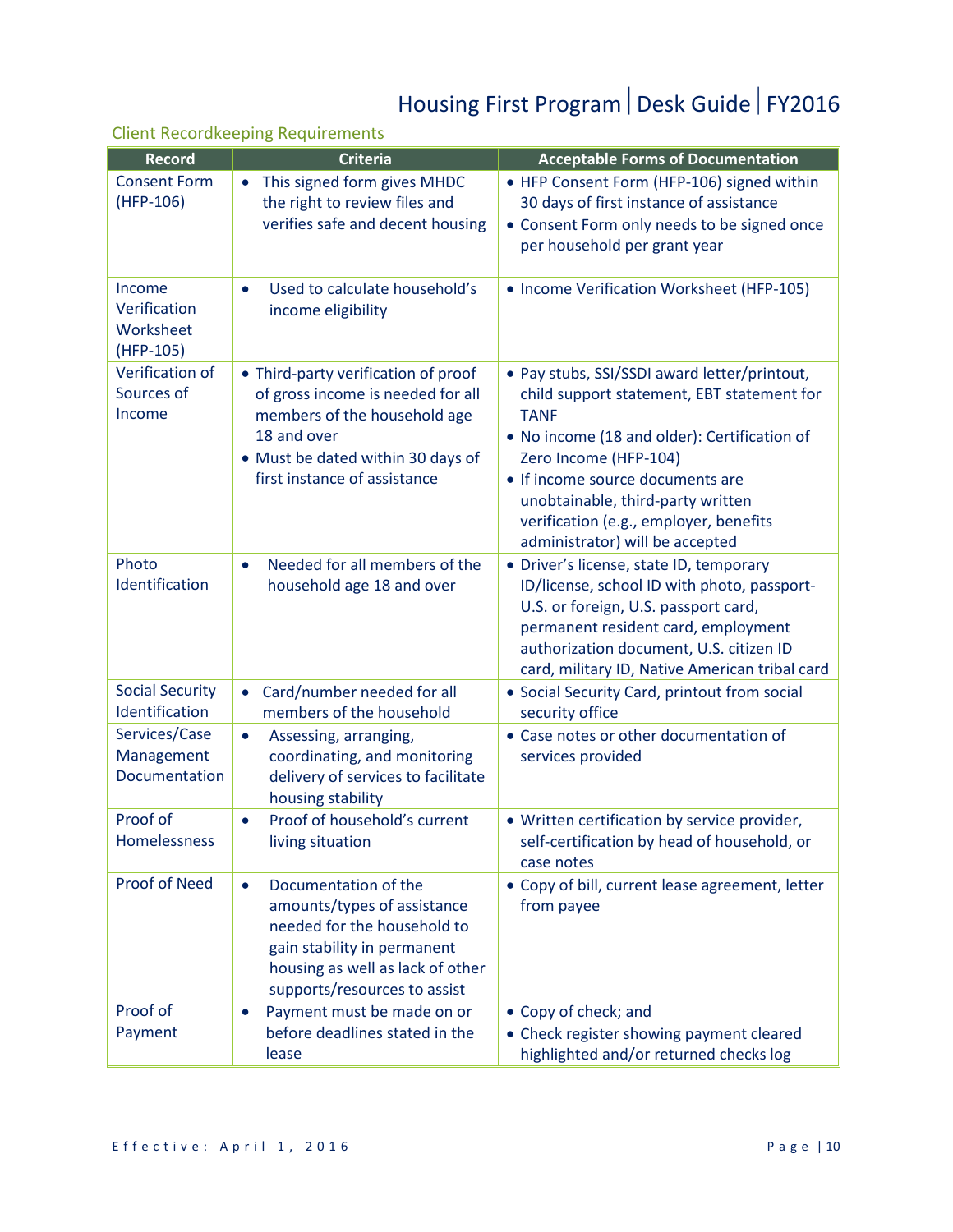### *Recertification of Household Eligibility*

The purpose of the HFP grant is to provide ongoing support to participants in order to achieve housing stability. The Income Verification Worksheet (HFP-105) and verification of sources of income should be completed at initial intake for households assisted and re-certified at six months if household receives ongoing assistance. At recertification, the sources of income should be current within 30 days. At recertification, grantees need to re-evaluate households assisted for both need and eligibility, including:

- 1. Determination of whether or not the household composition has changed; and
- 2. Verification that household's annual gross income does not exceed 50 percent of AMI; and
- 3. Verification that the household lacks sufficient resources and support networks to obtain or retain housing without HFP assistance.

### <span id="page-10-0"></span>Administrative Expenses

Grantees can use up to ten percent of the total grant awarded for expenses necessary to the administration of HFP. Grantees are not required to use the full amount allotted for administrative expenses if they would prefer to provide more direct financial assistance instead.

### Eligible Activities

- Salaries and benefits associated with staff engaged in grant and program administration
- Administrative services contracted to outside parties, including maintenance activities, general legal, accounting and auditing services. Maintenance activities including routine, necessary, and minor measures to upkeep office space equipment and fixtures, and/or preventative measures to keep the building and its property functioning properly
- Office supplies and equipment
- Mileage costs associated with assisting clients with HFP (e.g., transporting clients, meeting clients at home to conduct intakes, home repair inspections, etc.)

### Ineligible Activities

- Conference costs
- Training costs
- Food purchases
- Emergency shelter supplies
- Mileage costs when clients are not present and/or are not being assisted

### Administrative Records to Maintain

Grantees requesting reimbursement for these types of expenses need to list them in the Administrative Detail section of the Back-Up form (HFP-103). The chart below details the documentation requirements for administrative costs billed to HFP. Supporting documentation of Administrative Expenses should be kept on-site for MHDC Compliance Officer to review at site visits.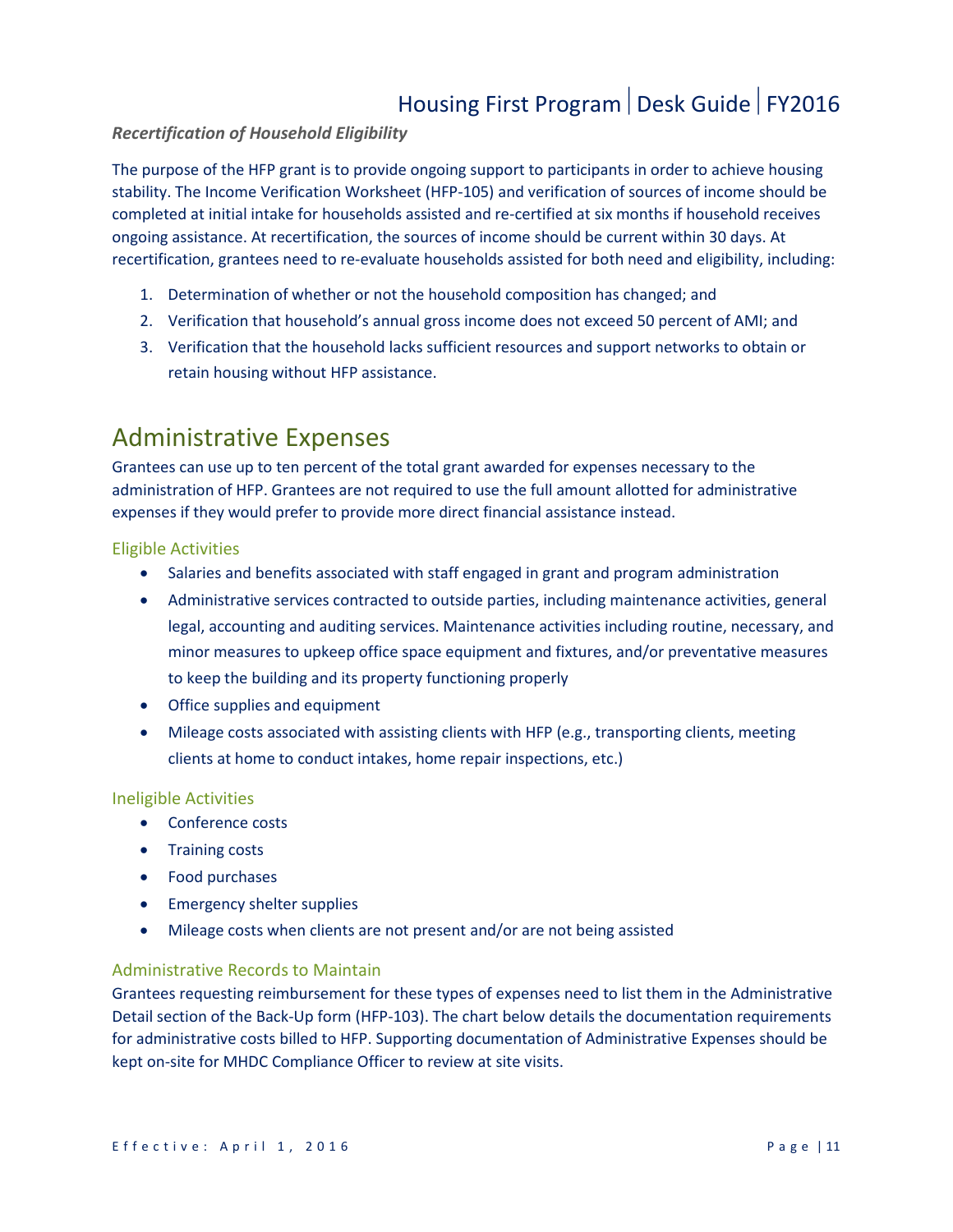|                                                                          | <b>Acceptable Forms of Documentation</b><br>(both Cost Incurred and Proof of Payment are required)                             |                                                                                                                |
|--------------------------------------------------------------------------|--------------------------------------------------------------------------------------------------------------------------------|----------------------------------------------------------------------------------------------------------------|
| <b>Activity</b>                                                          | <b>Cost Incurred</b>                                                                                                           | <b>Proof of Payment</b>                                                                                        |
| <b>Bills paid</b><br>Services performed<br>Office supplies/<br>equipment | Invoice<br>Receipt                                                                                                             | Check register or credit card statement with<br>payments made by HFP highlighted and/or<br>returned checks log |
| Mileage costs                                                            | Travel request which includes<br>date(s) of travel, from/to,<br>purpose of travel, number of<br>miles, and total mileage costs | Check register or credit card statement with<br>payments made by HFP highlighted and/or<br>returned checks log |
| Salary/Benefits                                                          | Pay stub listing pay periods,<br>employee listed, last four digits<br>of SSN                                                   | Copy of pay stub                                                                                               |

### <span id="page-11-0"></span>Income Eligibility

All households assisted through the HFP are required to be at or below 50 percent of the Area Median Income (AMI). HFP grantees should use the HFP Area Median Income Limits form (HFP-109) in conjunction with the Income Verification Worksheet (HFP-105) to determine households' income eligibility. If the AMI for the county of service is lower than the Missouri state AMI, grantee shall use the AMI for the state to determine eligibility. If the specific county served is not listed on the Income Limits Form, grantee shall follow the state of Missouri income guidelines. The income limits are to be used throughout the entire FY2016 grant year unless otherwise notified by MHDC. Currently the HFP program bases its calculation method from HUD's Handbook 4350.3, Chapter 5, Section 5-5; grantees should refer to this guidance for the correct calculation of income.

**Standard Forms of Income** Grantees are expected to utilize the list below when calculating a household's income.

### **Inclusions:**

- Income from all members of the household age 18 and over
- Gross wages from employment
- Full amount of periodic payments
- Unemployment Benefits, Worker's Compensation, Severance
- Entitlements (e.g., TANF, SSI, SSDI, etc.)
- Periodic and determinable allowances (alimony and child support)
- Net income from business operations
- Self-employment (e.g., child care, housekeeping, contracted work, etc.)
- Interest, dividends or other net income from personal property
- Unearned income from children under 18 years of age (i.e., benefits paid to adult member of household on behalf of a minor)

#### **Exclusions:**

- Earned income from children under 18 years of age
- Foster care payments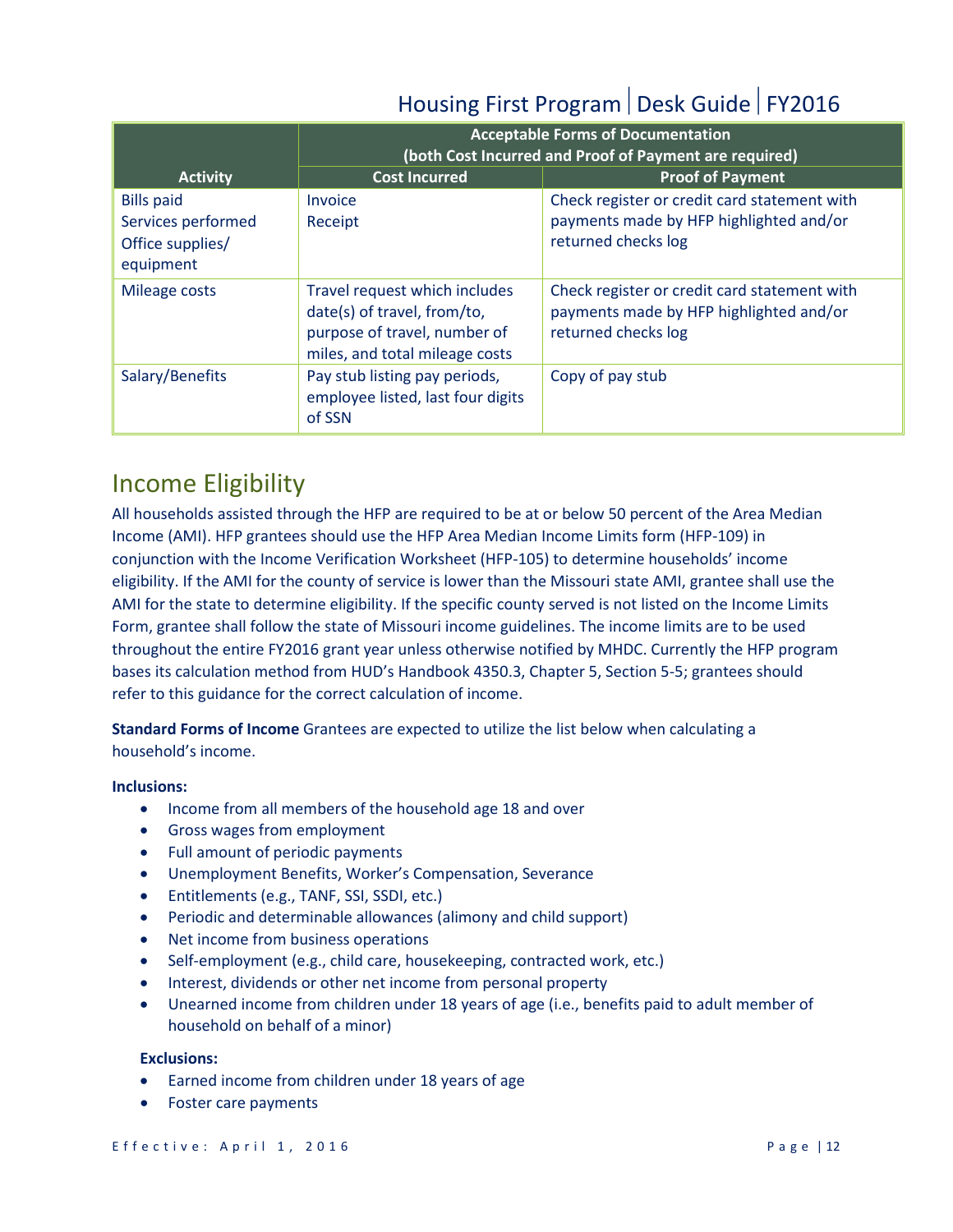- Lump sum payments
- Reimbursement or payment of medical expenses
- Income of live-in aide
- Financial Aid
- Resident service stipend (part-time work that enhances the quality of life not to exceed \$200/month)
- Temporary, non-recurring income (gifts)
- Earnings over \$480 per year for full-time students 18 years and older (excluding Head of Household)
- Adoption assistance payments
- Amounts paid by state to household with a developmentally disabled child to keep them in the home
- Food Stamps, WIC Payments

**Additional Forms of Income** Grantees are expected to utilize the list below when calculating a household's assets. Income earned from the cash value of a household's assets should be included in the total income. If the net household's assets have a cash value of \$5,000 or over, annual income must include the greater of:

- The actual income from the assets; or
- Imputed income from the assets. (Impute income by multiplying total net household assets by the passbook rate specified by HUD. See HUD Handbook 4350.3: Chapter 5)

### **Inclusions:**

- Cash held in savings and checking accounts, safe deposit boxes, home, etc.
- Cash value of revocable trusts
- Equity in rental property
- Cash value of stocks, bonds, treasury bills, CDs and money market accounts
- Individuals Retirement and Keogh Accounts
- Retirement and pension funds
- Cash value of life insurance policies
- Personal property held as an investment
- Lump sums not intended as periodic payments
- A mortgage or deed of trust held by an applicant

#### **Exclusions**

- Necessary personal property (e.g., clothing, furniture, antique cars, etc.)
- Interest in Indian Trust Lands
- Assets not effectively owned by applicant
- When assets are held in an individual's name, but the benefit is to someone that is not in the household
- Equity in co-operations in which the family lives
- Assets not accessible to and that provide no income
- Term life insurance policies
- Assets that are part of an active business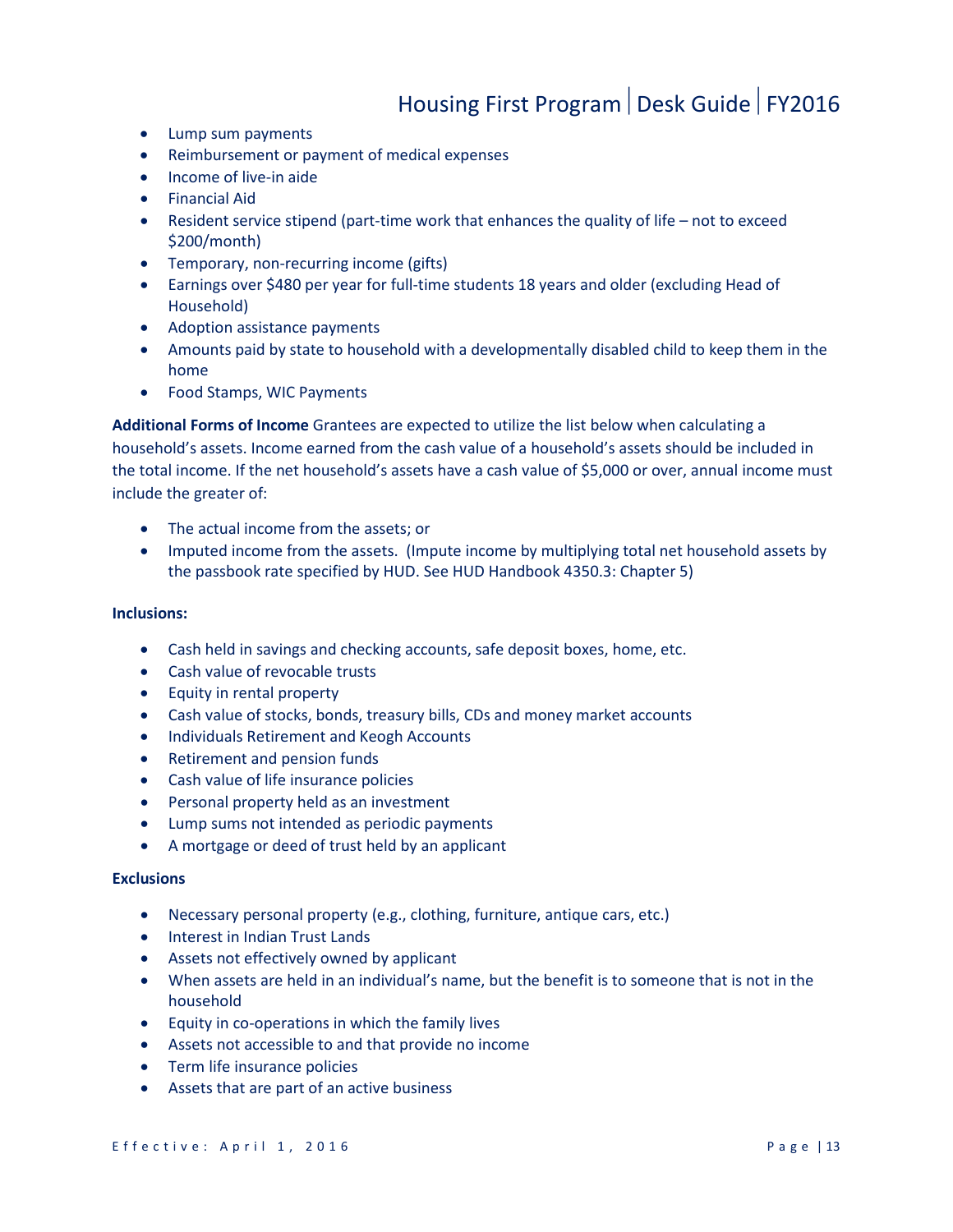### <span id="page-13-0"></span>Homeless Status Definitions

| Category                   | <b>Definition</b>                                                                                                                                                                                                          |
|----------------------------|----------------------------------------------------------------------------------------------------------------------------------------------------------------------------------------------------------------------------|
| <b>Literally Homeless</b>  | Individual or family who lacks a fixed, regular, and adequate nighttime<br>residence, such as:                                                                                                                             |
|                            | Primary nighttime residence that is a public or private place<br>not meant for human habitation;                                                                                                                           |
|                            | Living in a shelter designated to provide temporary living<br>$\bullet$<br>arrangements (i.e., congregate shelter, transitional housing,<br>hotel/motel paid for by charitable organization, or government<br>program); or |
|                            | Exiting an institution where he/she resided for 90 days or less<br>$\bullet$<br>and who resided in an emergency shelter or place not meant<br>for human habitation immediately before entering the<br>institution          |
| Fleeing/Attempting to Flee | An individual or family who:                                                                                                                                                                                               |
| <b>Domestic Violence</b>   | Is fleeing or attempting to flee domestic violence; and<br>$\bullet$                                                                                                                                                       |
|                            | Has no other residence; and<br>$\bullet$                                                                                                                                                                                   |
|                            | Lacks the supports or resources to obtain other permanent<br>$\bullet$<br>housing                                                                                                                                          |

### <span id="page-13-1"></span>Direct Assistance Timeframe

It is MHDC's expectation that HFP grantees serve eligible households in a timely manner. A timely manner is considered financial assistance paid on behalf of the household within 30 days of the date of intake. In the event that grantee is unable to serve the household within the allotted timeframe, their file needs to be documented with an explanation of the factors that contributed towards not meeting this requirement.

### <span id="page-13-2"></span>Termination and Grievance Procedures

All HFP grantees must have written policies in place that address termination and grievance procedures for program participants that violate program requirements. The policies should detail the program requirements, the termination process, and the grievance procedure for all clients served with HFP. The policies must also detail the timeline and method for notifying clients of their termination, as well as the process to allow clients to appeal the decision. When determining whether program violations merit termination, grantees should consider all extenuating circumstances in order to ensure that assistance is only terminated in the most severe situations. Termination does not prohibit the program from providing further assistance at a later date to the same individual or family. Policies should be retained by grantee and made available upon request by MHDC.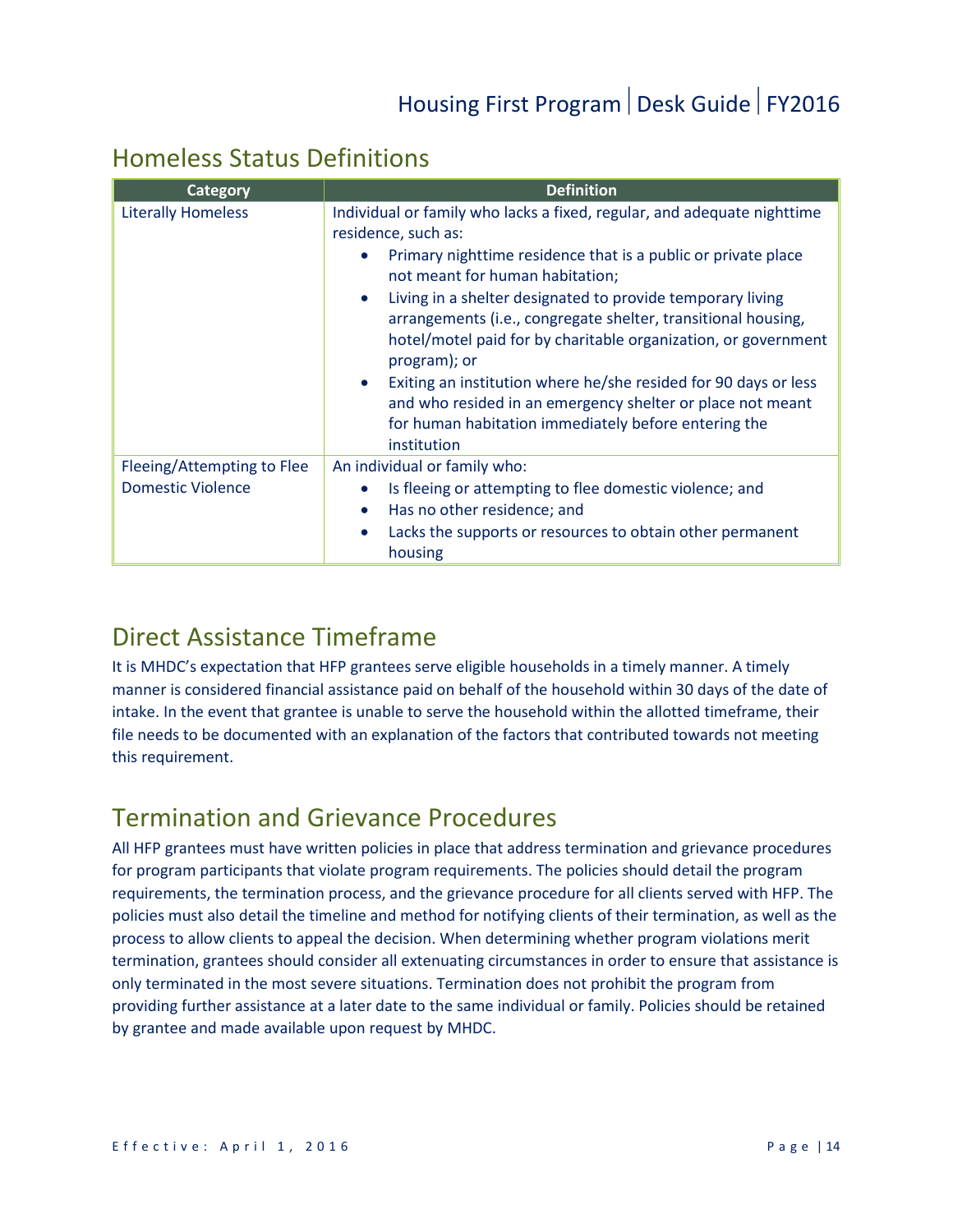### <span id="page-14-0"></span>Prioritizing Assistance

HFP grantees should develop or update current written prioritization standards in relation to administration of its HFP grant. Written standards should clearly detail policies and procedures for assessing eligibility for assistance and determining and prioritizing which eligible individuals and families will receive assistance. Written standards should address grantee's unique eligibility requirements for assistance as well as the priority given to those most vulnerable or with the most severe housing needs. Where possible, grantees are encouraged to align itself with its Continuum of Care's priorities and Coordinated Entry system. Procedures should be retained by grantee and made available upon request by MHDC.

### <span id="page-14-1"></span>Homeless Management Information System

Homeless Management Information System (HMIS) is a database that records and stores client-level data regarding the delivery of housing and services to households who are homeless. HFP grantees are required to enter data into the HMIS system of their Continuum of Care. The data must be entered into the HMIS system that represents the county of service. If the grantee serves persons with HFP monies in multiple Continua, HMIS data must be entered into the appropriate HMIS systems. Grantees serving victims of domestic violence are required to enter data into a comparable database. Grantees are responsible for ensuring that all data collection within HMIS and comparable databases are in compliance with HUD HMIS Minimum Data Standards, therefore grantees should work with HMIS lead agencies to ensure they are trained on proper data entry, etc. The table below details the HMIS lead contact information for each Continuum of Care.

| <b>Continuum of Care</b>               | <b>HMIS Contact</b>                      | <b>Phone Number</b> |
|----------------------------------------|------------------------------------------|---------------------|
| Balance of State, Joplin, Springfield, | <b>Institute for Community Alliances</b> | 573-298-6068        |
| and St. Louis City                     |                                          |                     |
| St. Charles, Lincoln, Warren           | <b>Community Council of St. Charles</b>  | 636-978-2277        |
|                                        | County                                   |                     |
| St. Louis County                       | <b>Municipal Information Systems,</b>    | 1-800-536-6474      |
|                                        | Inc.                                     |                     |
| Kansas City and St. Joseph             | <b>MAACLink</b>                          | 816-561-2727        |
|                                        |                                          |                     |

### <span id="page-14-2"></span>Continuum of Care Meetings

In an effort to encourage collaboration and knowledge of services within areas of the state, HFP grantees are required to attend at least 75 percent of all Continuum of Care (CoC) meetings in the Continuum in which the majority of HFP grant funds is allocated. These meetings bring together many different agencies working toward the improvement of housing and ending homelessness in the state of Missouri. The HFP grantee will be required to submit a CoC Attendance Form (HFP-119) detailing the meetings attended at the close out of the grant. It is the grantee's responsibility to provide the CoC representative with the CoC Attendance Form (HFP-119) within the requested timeframe to complete after each meeting that is attended. MHDC acquires feedback from each CoC chair regarding the agency's level of participation which may be assessed on future HFP applications for funding. The list of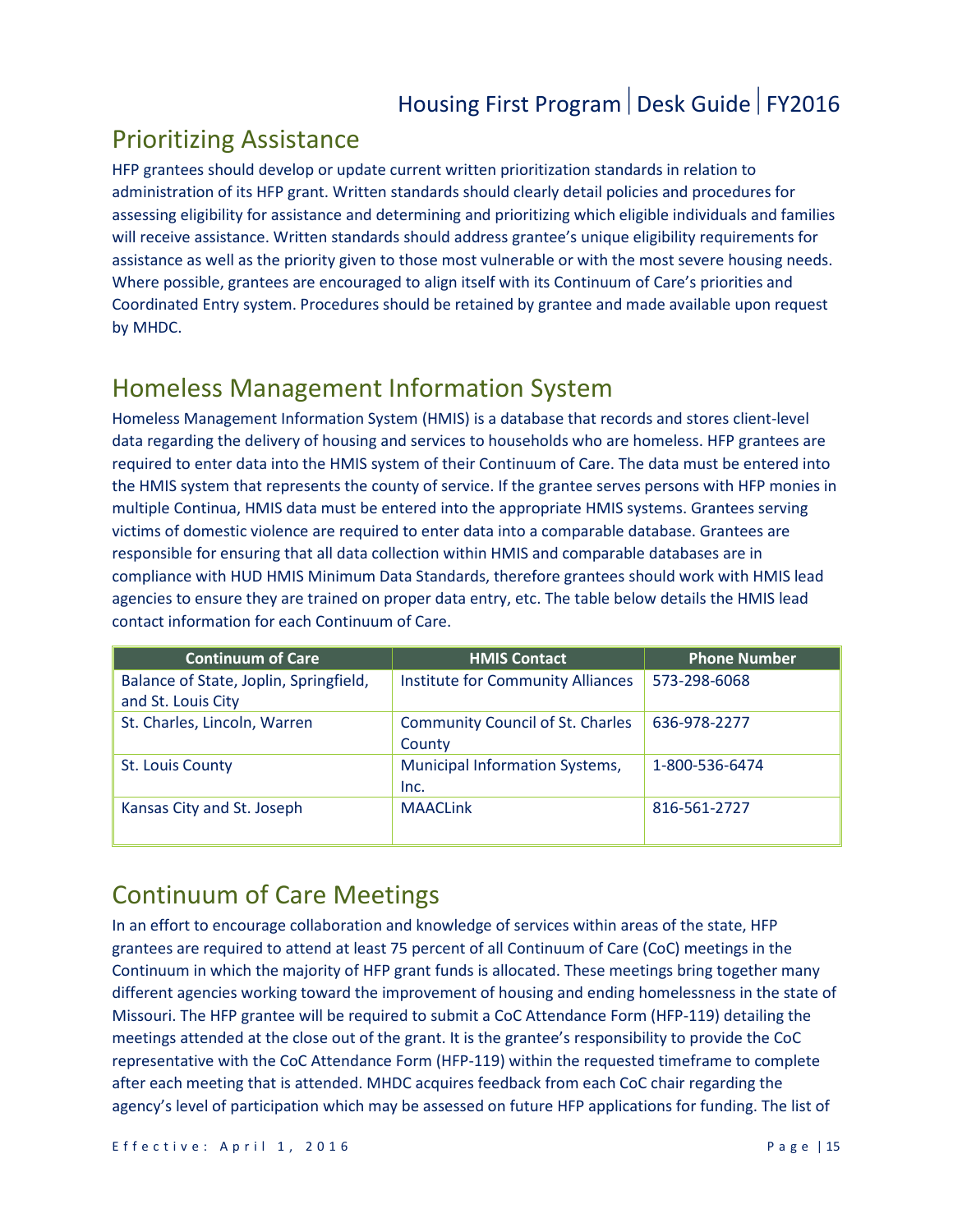Missouri Continua is located on the Missouri Governor's Committee to End Homelessness website at: [http://www.endhomelessnessmo.org](http://www.endhomelessnessmo.org/)

### <span id="page-15-0"></span>**Monitoring**

In order to track a grantee's program compliance, ensure accurate spending of HFP, prevent fraud and abuse, and identify technical assistance needs, MHDC staff will monitor grantees' by conducting on-site compliance reviews that include a review of all financial documentation submitted to MHDC.

### On-Site Compliance Visits

On-site compliance visits will be conducted at location designated by the grantee. The MHDC Compliance Officer will review instances of assistance. Compliance Officer will review 50 percent of the instances of assistance with a minimum of ten and a maximum of twenty-five randomly chosen instances per visit from the back-up submitted to date. This information is gathered from the HMIS Client Detail Reports submitted with grantee's back-up. The Compliance Officer will not provide the grantee the names of the files to be checked prior to the visit; this is to ensure that all files will be reviewed in the state in which they are normally kept. For Administrative Expenses, the Compliance Officer will review 50 percent of the amount of costs that have been submitted to MHDC for payment.

The requested files are expected to be produced within fifteen (15) minutes of the Compliance Officer's arrival. Failure to produce requested files within fifteen (15) minutes will result in a compliance violation\*. Therefore, it is vital that a grantee staff member is always available to assist the MHDC staff member as needed at the location and during the times provided by grantee.

\* The only exception is if a staff member is assisting a client.

### *Scheduled (Announced) Visit*

The announced site visit is scheduled by the Community Initiatives Administrative Assistant with the grantee. If MHDC staff is unsuccessful in scheduling a site visit after three attempts have been made via telephone and/or e-mail, MHDC staff will notify the grantee informing them that they have 15 days to schedule a site visit, otherwise their funding will be suspended and grantee will be considered out of compliance until the visit is scheduled.

### *Unscheduled (Unannounced) Visit*

MHDC staff members have the right to conduct unannounced visits at the location(s) and times furnished by the grantee in the updated on the Site Contact Form or updated via email to Joselyn Pfliegier (whichever is most recent). It is the grantee's responsibility to notify MHDC if business hours change or if the grantee will be closed for an extended amount of time. Unannounced site visits are conducted based on certain factors, including but not limited to, agency's prior history with HFP, outcome of announced visit, and fulfilling grant requirements such as timely and accurate submission of Requests for Payment and Back-Up. MHDC will not conduct site visits on state or federal holidays.

*Electronic Files*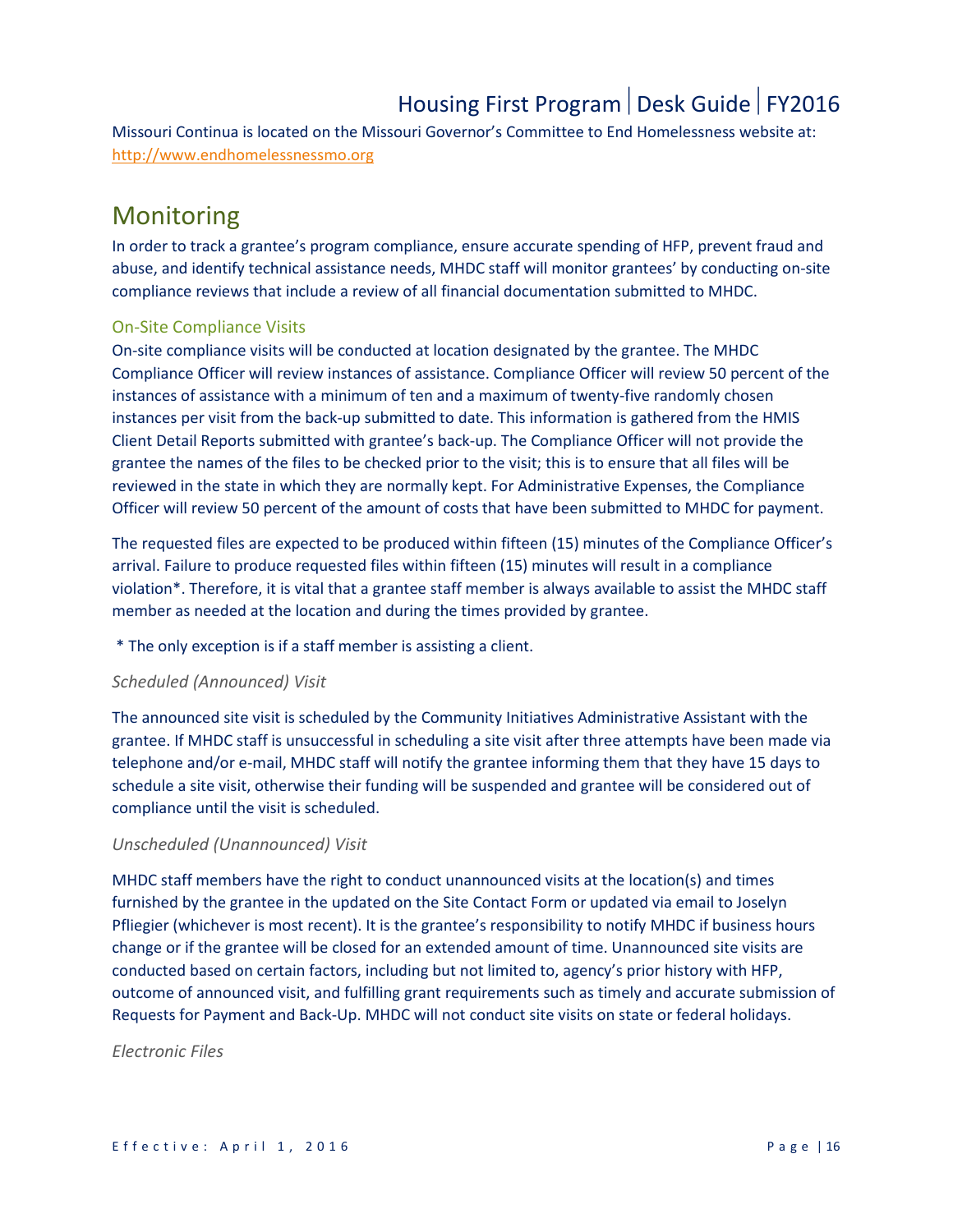If the grantee elects to maintain electronic files in lieu of paper files, the grantee will be required to print off all required documentation for compliance visits. As with all files, the time limit to produce these files is fifteen (15) minutes during a site visit.

#### *Exit Interview*

At the conclusion of the site visit, the Compliance Officer will discuss the findings of the visit with the appropriate grantee staff member(s). The Grantee will be given the opportunity to discuss the findings as well as any other questions and concerns with the Compliance Officer. The Compliance Officer will conduct a written exit interview in order to ensure that grantee representative is in agreement with the outcome of the visit, as well to documents any follow-up actions required by MHDC and/or grantee. The final compliance status is determined at the discretion of CI Management.

#### *Monitoring Letter*

After completing an on-site visit, the Compliance Officer will prepare a letter detailing the results of the review, including any minor or major findings, areas for improvement, corrective actions that need to be taken and the deadline to complete these actions.

### Compliance Violations

### *Out of Compliance*

If the MHDC staff member finds that the grantee is out of compliance, the Compliance Officer will record that the grantee is out of compliance. Until the Compliance Officer has verified that the issue(s) has/have been resolved, funding will be suspended.

If the grantee is found out of compliance they will need to submit a Corrective Action Plan (CAP) detailing the reason(s) for out of compliance status and how the findings will be corrected. Depending on the reason(s) for out of compliance status, grantee may also be subject to a follow-up site visit conducted by the Compliance Officer in order to ensure that the issues have been resolved. It will not be until the next completed Back-Up Form is submitted that the Compliance Officer may conduct the follow-up site visit. The follow-up site visit will be based on the most recent back-up documentation.

If an agency is found out of compliance with the HFP grant, funding will be suspended for all other HFP grants that the agency has been awarded. Once the grantee is found back in compliance with the HFP grant in which they were found out of compliance, funding will be reinstated for all HFP grants that the agency administers.

If the issue(s) that caused the grantee to be out of compliance are resolved after the CAP and/or followup site visit review, the Compliance Officer will notify the grantee that their funding is no longer suspended. If the issue(s) that caused the grantee to be out of compliance are still not resolved after the CAP and/or follow-up site visit review, the Compliance Officer will notify the grantee of their findings and funding will be suspended for all grants that the agency has been awarded through the Community Initiatives department.

*Consequences for Non-Compliance*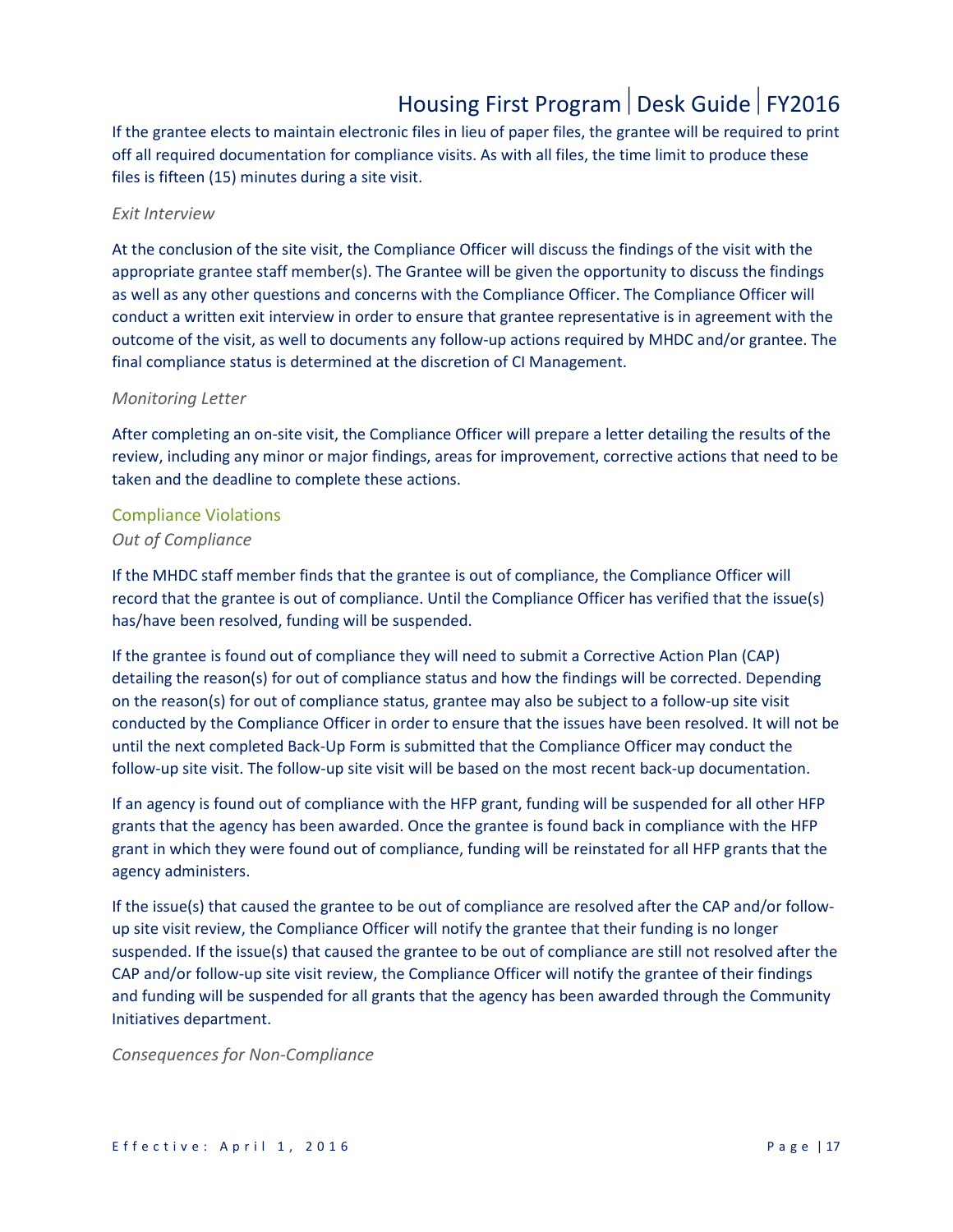The following violations will be noted in grantee's records, and points may be assessed during future application cycles:

- Grant partially or fully recaptured (i.e., funds not fully expended by the end of the grant term)
- Less than half of files reviewed at an on-site visit had missing or incomplete information
- Funds not drawn quarterly
- Grant not fully closed out by deadline
- Grantee not within ten percent of Minority/Women-Owned business application projections at close out

The following violations will result in grantee being out of compliance, which will require MHDC to suspend funding for all HFP grants, assess points for future applications, and in most instances, a Corrective Action Plan will be required in order to reinstate compliance:

- More than one-half of files reviewed during on-site compliance visit contained findings
- Files were unable to be reviewed during the site visit
- Files were not produced within 15 minute time frame
- Grantee will not schedule visit; after three attempts and no response from request sent within 15 days of date of request
- Grantee accommodations deemed to be unsafe or unsanitary; allegations of clients being put in danger by grantee

### <span id="page-17-0"></span>Grant Close Out

Once all funds have been expended, grantee is required to "close out" their grant. The close out process consists of several components:

- 1. Close Out form (HFP-112)
- 2. Continuum of Care Meeting Attendance form (HFP-119)
- 3. Consolidated Annual Performance Evaluation Report (CAPER)
- 4. All funds backed up

All complete and final close out information needs to be submitted electronically to Joselyn Pfliegier [\(jpfliegier@mhdc.com\)](mailto:jpfliegier@mhdc.com) on or before 5:00 p.m. on April 30, 2017. Any funds that are not backed up by the deadline will be recaptured.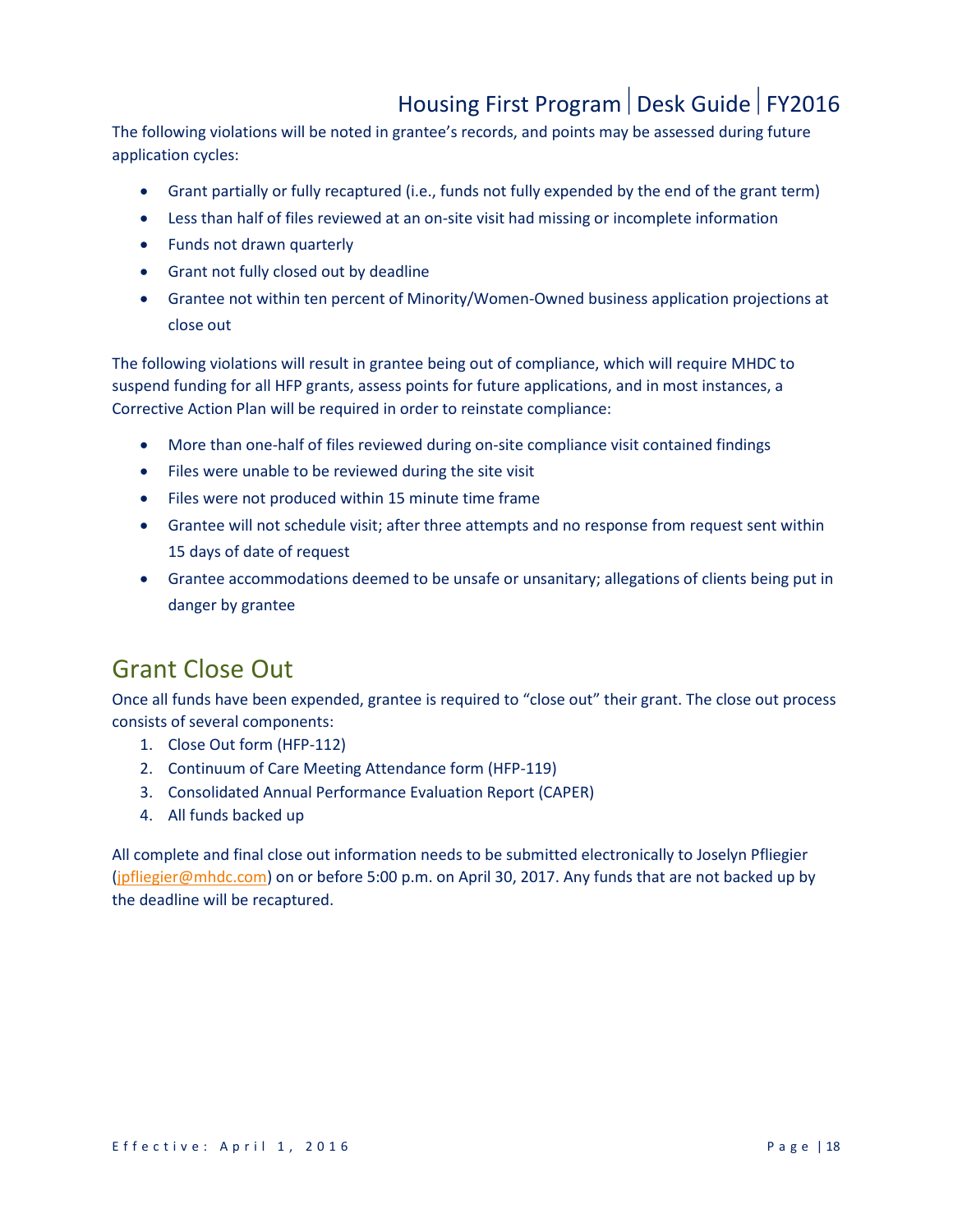### <span id="page-18-0"></span>Appendix A – Initial Grant Documents

Before any funds can be released, all required initial grant documents must be completed and received by MHDC on or before 5:00 p.m. April 1, 2016. All documents must be submitted in hard-copy to MHDC's Kansas City office.

| <b>Authorized Signature Card (HFP-101)</b> |                                                                                                                                                                                                                                                                                                                                                                                                                                                                             |
|--------------------------------------------|-----------------------------------------------------------------------------------------------------------------------------------------------------------------------------------------------------------------------------------------------------------------------------------------------------------------------------------------------------------------------------------------------------------------------------------------------------------------------------|
| Description:                               | This form designates all authorized signatories for each grant. All<br>documents that are required to be signed by grantee must be signed by<br>authorized signatories only. If an unauthorized person signs a<br>document, the document will be rejected.                                                                                                                                                                                                                  |
| <b>Completion Instructions:</b>            | Form must designate at least two authorized signatories. The form must<br>include signatures from all designated signatories. Please note the<br>Authorizing Official must sign in the Authorizing Official box as well as at<br>the bottom of the form.                                                                                                                                                                                                                    |
| <b>2016 Grant Agreement</b>                |                                                                                                                                                                                                                                                                                                                                                                                                                                                                             |
| Description:                               | The grant agreement is required for all grantees. The grant agreement<br>specifically details the requirements and expectations for the<br>administration of the grant. It is the grantee's responsibility to know<br>and adhere to all provisions set forth in the grant agreement.                                                                                                                                                                                        |
| <b>Completion Instructions:</b>            | There are three places where the grant agreement must be completed<br>by grantee:                                                                                                                                                                                                                                                                                                                                                                                           |
|                                            | Signature page - requires signature and notary.<br>1.                                                                                                                                                                                                                                                                                                                                                                                                                       |
|                                            | 2. Workforce Eligibility Affidavit - requires signature and notary; and,<br>Rider B - requires signature.<br>3.                                                                                                                                                                                                                                                                                                                                                             |
|                                            | All signatures must be original and by an authorized signatory as<br>designated in the Authorized Signature Card. The entire original<br>signed, notarized agreement must be returned to MHDC to be<br>considered complete. If any pages of the grant agreement are<br>missing, the grant agreement will be considered incomplete. Failure<br>to submit a fully complete, properly executed grant agreement<br>before April 30, 2016 will result in recapture of the grant. |
| <b>Site Contact Form (HFP-110)</b>         |                                                                                                                                                                                                                                                                                                                                                                                                                                                                             |
| Description:                               | This form ensures that MHDC has updated information for the<br>upcoming grant year, including staff contact information, office<br>location(s), hours of operation, and any other relevant information.<br>Please note that the information provided will be used to conduct<br>scheduled and unscheduled site visits.                                                                                                                                                      |
| <b>Completion Instructions:</b>            | Complete information pertaining to the grant indicated at top of form. If<br>grant contact or hours of operation change, grantee is responsible for<br>submitting an updated Site Contact Form or informing Joselyn Pfliegier<br>via email.                                                                                                                                                                                                                                 |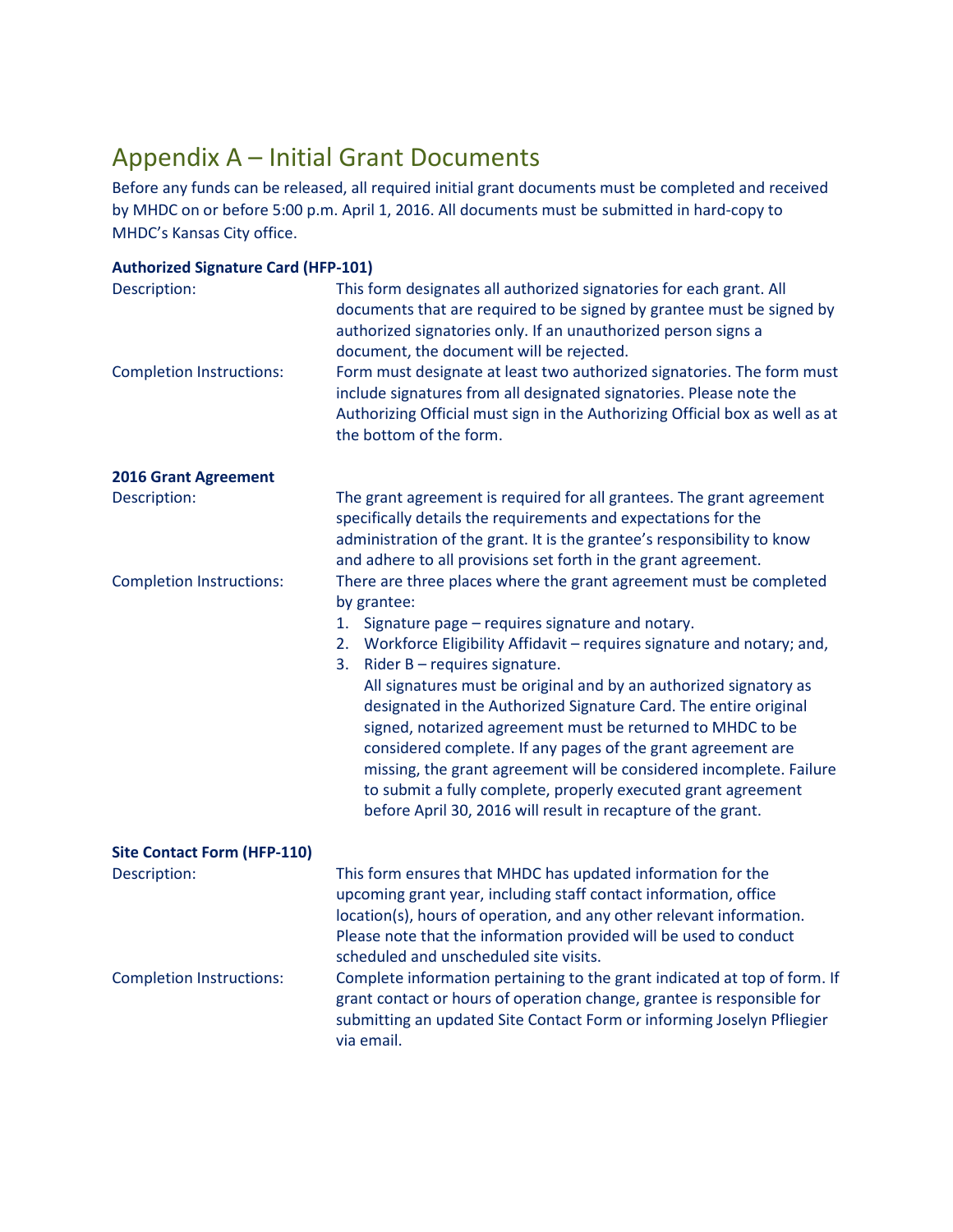#### **Direct Deposit Form (HFP-118) and Blank Check**

| Description:                    | All disbursements from MHDC to grantee will occur using an Electronic   |
|---------------------------------|-------------------------------------------------------------------------|
|                                 | Funds Transfer (EFT). This Direct Deposit Form provides MHDC with the   |
|                                 | grantee's banking information for the electronic transfer. A blank      |
|                                 | voided check from the indicated banking institution is also required to |
|                                 | be submitted with the Direct Deposit form. If the agency does not have  |
|                                 | access to a blank voided check a letter from the bank confirming the    |
|                                 | account and routing number will be accepted. Please note: By default    |
|                                 | grantee's banking information will be updated for ALL MHDC accounts,    |
|                                 | unless otherwise indicated on the direct deposit form.                  |
| <b>Completion Instructions:</b> | Form must be signed with original signatures by authorized signatory.   |

#### **E-Verify Memorandum of Understanding (MOU)**

| Description:                    | The E-Verify MOU is an agreement between the Department of                 |
|---------------------------------|----------------------------------------------------------------------------|
|                                 | Homeland Security (DHS) and Grantee stating that grantee agrees to         |
|                                 | participate in the Employment Eligibility Verification Program (E-Verify). |
| <b>Completion Instructions:</b> | Grantees that were not funded in FY2015 through Housing First              |
|                                 | Program, Missouri Housing Trust Fund, and/or FY2016 Emergency              |
|                                 | Solutions Grant (ESG) shall submit a copy of the full and complete MOU     |
|                                 | generated from DHS' online E-Verify system.                                |

#### **Certificate of Liability Insurance**

Description: The Certificate of Insurance is a one page summary of current Liability Insurance held by grantee. The insurance held by grantee may include: General Liability, Automobile Liability Umbrella Liability, Excess Liability, Worker's Compensation and Employers' Liability. The Certificate of Liability Insurance must be current. If coverage lapses during the grant year, grantee must provide MHDC with one updated Certificate for all Community Initiatives grants that the grantee administers (i.e., Housing First Program, Emergency Solutions Grant, Missouri Housing Trust Fund , and/or Homeless Management Information System Fund Balance.

#### **United Way 2-1-1 Registration**

| Description:                    | United Way 2-1-1 is a phone number that individuals can call in order to   |
|---------------------------------|----------------------------------------------------------------------------|
|                                 | receive needed resources in their area. In order to be a reliable resource |
|                                 | for households in need, organization's need to submit updated              |
|                                 | information as changes arise.                                              |
| <b>Completion Instructions:</b> | Grantees are required to register/update their organization's              |
|                                 | information on the United Way's website, and print the webpage             |
|                                 | showing the organization's information is available. Additional            |
|                                 | instructions are located on the United Way's website at:                   |
|                                 | http://www.211helps.org/agency/get-listed                                  |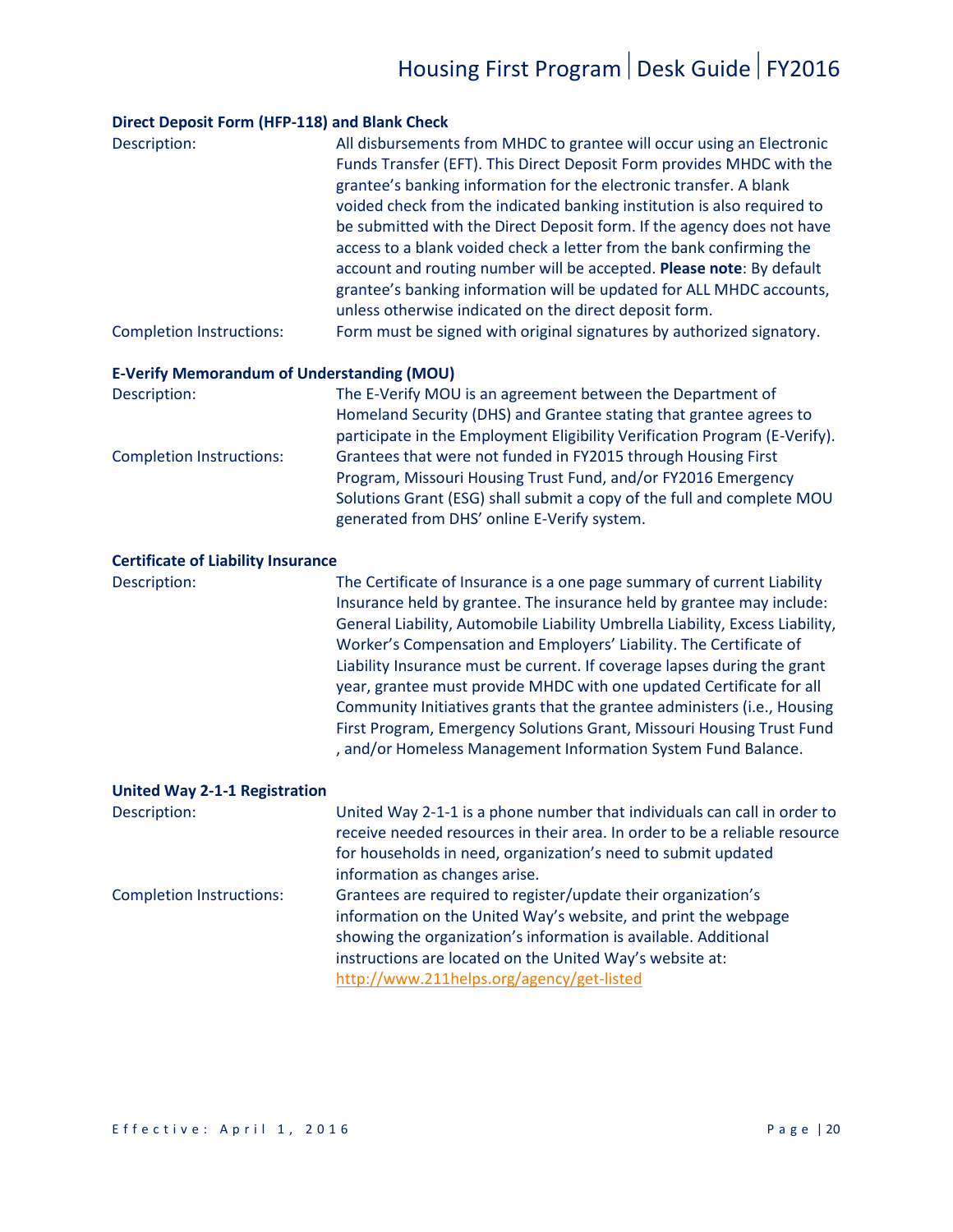### <span id="page-20-0"></span>Appendix B – Client File Forms

### **Income Worksheet (HFP-105)**

Completion Instructions:

| Due Date: |  |
|-----------|--|
|           |  |

Income eligibility must be certified at first instance of assistance with HFP. If household is receiving ongoing HFP financial assistance, income needs to be re-certified at six months. At each income eligibility certification, proof of income must be current within 30 days. Required: Yes

Submission / Retention: Retained in client file

Description: This form is intended to be used to verify income eligibility.

- **1. Household Information**: Complete Household information for all members of the household. The "Total Number of Members in Household" will automatically calculate depending on the number of persons listed in the Household Members section. The number of members in the household is used to automatically calculate the AMI for the household size; therefore, it is very important that all members of the household are included in that section.
- **2. Gross Annual Income: This section must be completed in order to calculate Area Median Income.** Once all the members of the household are listed, gross income will need to be calculated for all adult members age 18 and older. There are ten lines in this section for income to be detailed. **A separate line should be completed for each source of income received by household member.** See HUD Handbook 4350.3 for complete instructions on calculating income.
- **3. Income from Assets:** List the amounts of all assets received by each household member in the designated table. If one or more household members share assets, the respective asset only needs to be listed one time in this section. See HUD Handbook 4350.3 for complete instructions on calculating income from assets.
- **4. Area Median Income (AMI):** Once the income and assets have been completed for all members of the household receiving income, the AMI can be calculated. Choose the county of service from the drop down. If the county of service is not listed then that county's AMI is lower than the State AMI and the "MISSOURI - State" should be selected. If "MISSOURI – State" is selected, please also select the county of service from the drop down. Once the appropriate county is selected the AMI breakdown for that selection will populate. The total household income is automatically calculated from the individual income/asset calculation charts. The service provider can then compare the household income to the AMI breakdown for the county of service to determine if household meets income eligibility requirements.

#### **Employer Verification Form (HFP-121)**

Due Date: Income eligibility must be certified at first instance of assistance with HFP. If household is receiving ongoing HFP financial assistance, income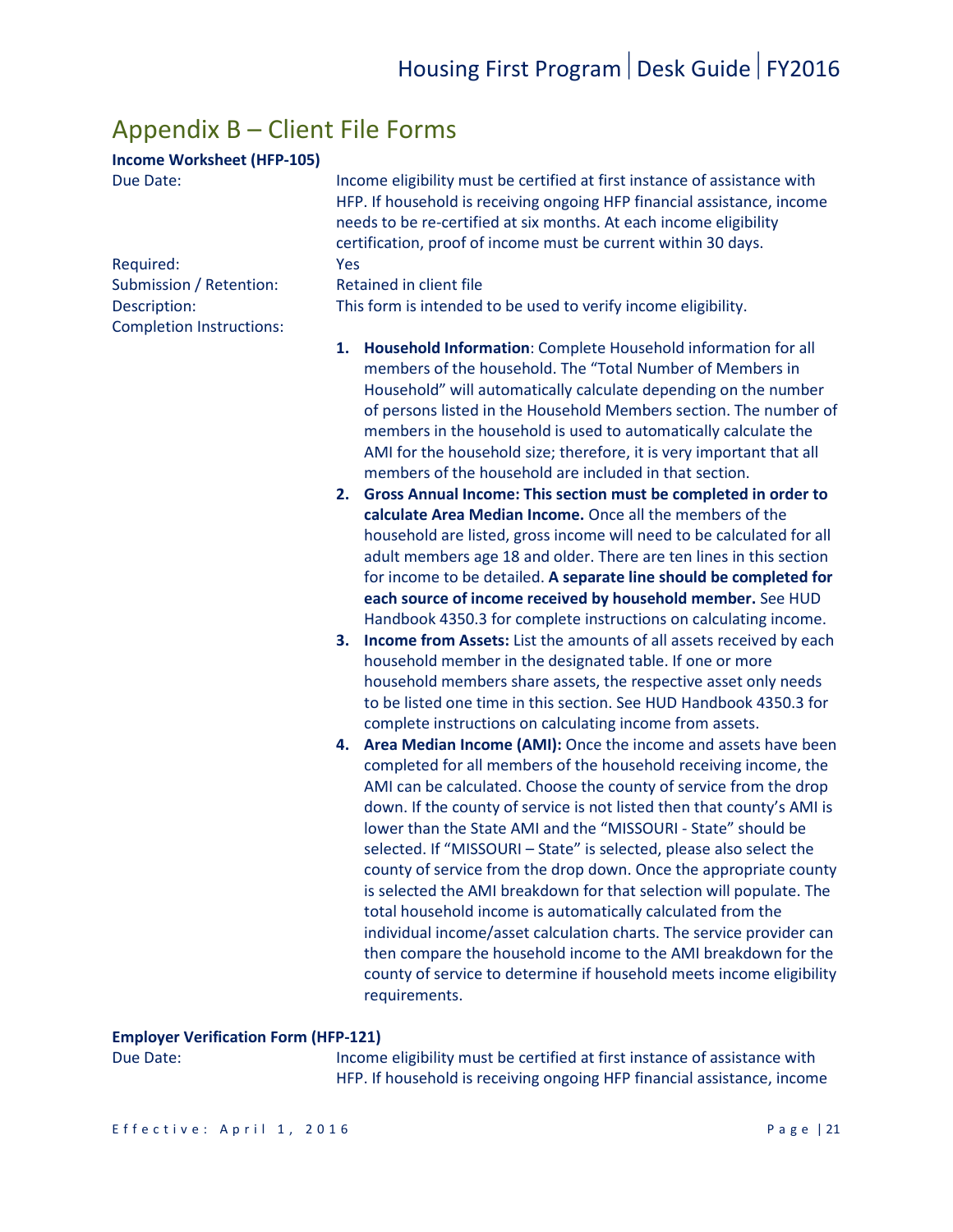|                                 | needs to be re-certified at six months. At each income eligibility<br>certification, proof of income must be current within 30 days.                                                                                                                                                                                                                                                                                            |
|---------------------------------|---------------------------------------------------------------------------------------------------------------------------------------------------------------------------------------------------------------------------------------------------------------------------------------------------------------------------------------------------------------------------------------------------------------------------------|
| Required:                       | Yes, if client is employed but cannot provide documentation of income<br>from employment.                                                                                                                                                                                                                                                                                                                                       |
| Description:                    | This form is intended to be completed by the employer to verify the<br>individual's income.                                                                                                                                                                                                                                                                                                                                     |
| <b>Completion Instructions:</b> | Grantee will complete the top section of the form detailing where the<br>form should be returned. The individual seeking assistance will sign and<br>date the form authorizing the employer to release the individual's<br>employment information. The employer will then complete the bottom<br>half of the form, listing the client's employment information, as well as<br>the employer's contact information and signature. |
| <b>Submission Instructions:</b> | Retained in client file.                                                                                                                                                                                                                                                                                                                                                                                                        |

### **Certification of Zero Income (HFP-104)**

| Due Date:                       | Completed at first instance of assistance, and re-certified at six months<br>for households receiving ongoing HFP financial assistance for each adult<br>member of the household (age 18 and over) who does not have any<br>form of income.                                                                                                                                                                                                                                                                                                                                                                                                                                                                                               |
|---------------------------------|-------------------------------------------------------------------------------------------------------------------------------------------------------------------------------------------------------------------------------------------------------------------------------------------------------------------------------------------------------------------------------------------------------------------------------------------------------------------------------------------------------------------------------------------------------------------------------------------------------------------------------------------------------------------------------------------------------------------------------------------|
| Required:                       | Yes - All members of household without income, age 18 and over                                                                                                                                                                                                                                                                                                                                                                                                                                                                                                                                                                                                                                                                            |
| Description:                    | A Certification of Zero Income form must be completed and signed by<br>all recipients of the household, age 18 and over, that does not have<br>income. The HFP-203 form is the only acceptable form of certification of<br>zero income and other versions or alterations of this form will not be<br>accepted.                                                                                                                                                                                                                                                                                                                                                                                                                            |
| <b>Completion Instructions:</b> | All members of household without income, 18 and over must sign a<br>Certification of Zero Income. The date of the form must be within 30<br>days of the instance of assistance. The original, signed form should be<br>retained in the client file.                                                                                                                                                                                                                                                                                                                                                                                                                                                                                       |
| <b>Consent Form (HFP-106)</b>   |                                                                                                                                                                                                                                                                                                                                                                                                                                                                                                                                                                                                                                                                                                                                           |
| Description:                    | The consent form must be completed and signed by head of household<br>before HFP assistance can be provided. The HFP Consent Form is the<br>only acceptable consent form and other versions or alterations of this<br>form will not be accepted.                                                                                                                                                                                                                                                                                                                                                                                                                                                                                          |
| <b>Completion Instructions:</b> | The head of household must sign the Grant Recipient's Consent to<br>Release Information once eligibility for HFP is determined. The date of<br>the form must be within 30 days of the first instance of assistance. The<br>head of the household only needs to sign the form one time during the<br>grant year. The head of household must also check one of the boxes at<br>the bottom of the consent form certifying whether or not housing is<br>safe, decent, and sanitary. If a box is not checked then the form is not<br>considered complete. If recipient checks the "IS NOT" box, please<br>address agency's efforts to remedy the housing conditions in the client's<br>file. The original signed form retained in client file. |